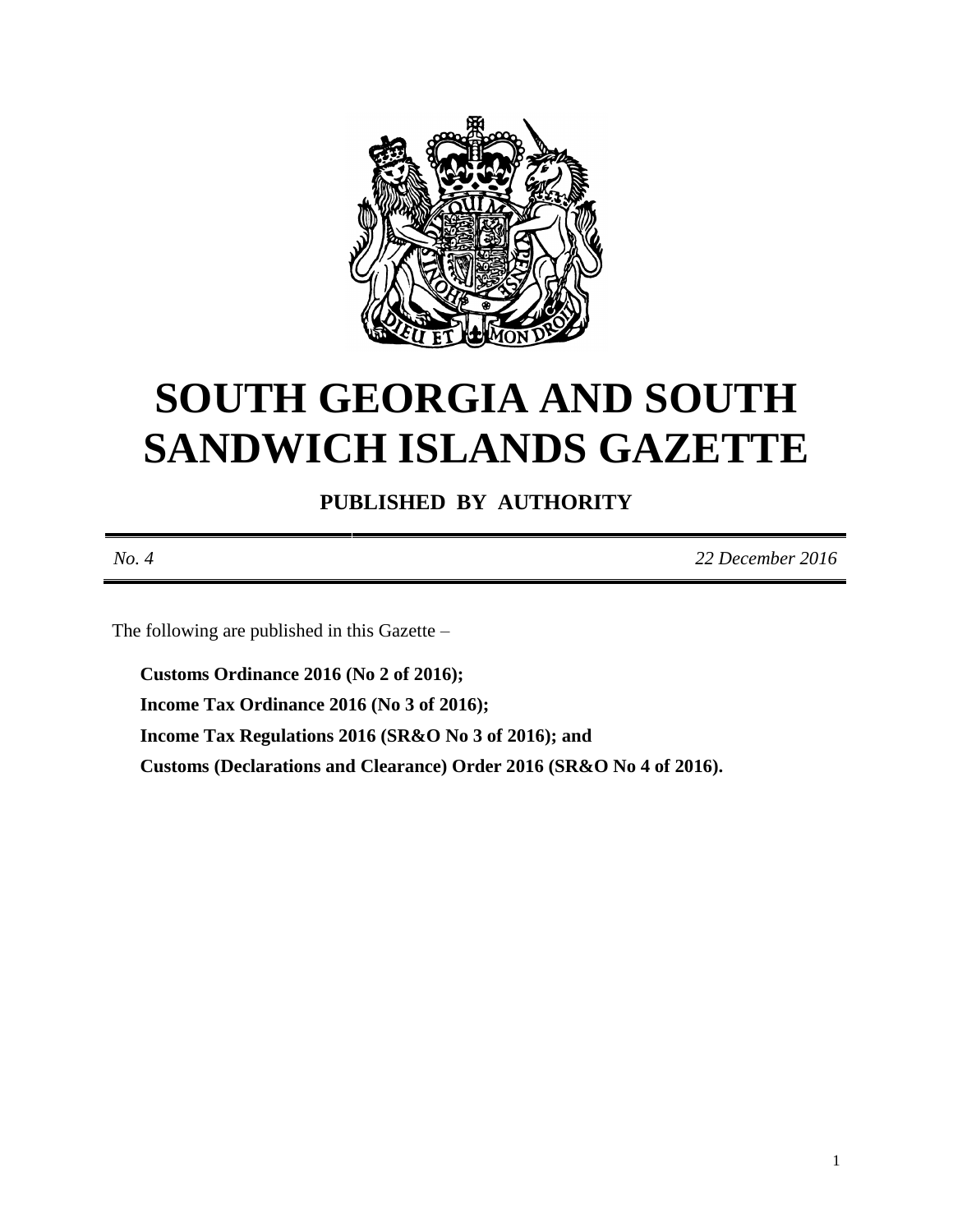# **ELIZABETH II**



Territories of South Georgia and the South Sandwich Islands

> COLIN ROBERTS C.V.O., *Commissioner.*

# **Customs Ordinance 2016**

(No: 2 of 2016)

#### ARRANGEMENT OF PROVISIONS

Section

# **PART 1 PRELIMINARY**

- 1. Title
- 2. Commencement
- 3. Interpretation

#### **PART 2 OFFICERS**

- 4. Collector of Customs
- 5. Customs officers

#### **PART 3 CONTROLS**

- 6. Customs duties<br>7. Prohibited good
- Prohibited goods

#### **PART 4 ENFORCEMENT**

- 8. Declarations and clearance
- 9. Seizure of goods
- 10. Information and searches
- 11. Offences
- 12. Arrest and detention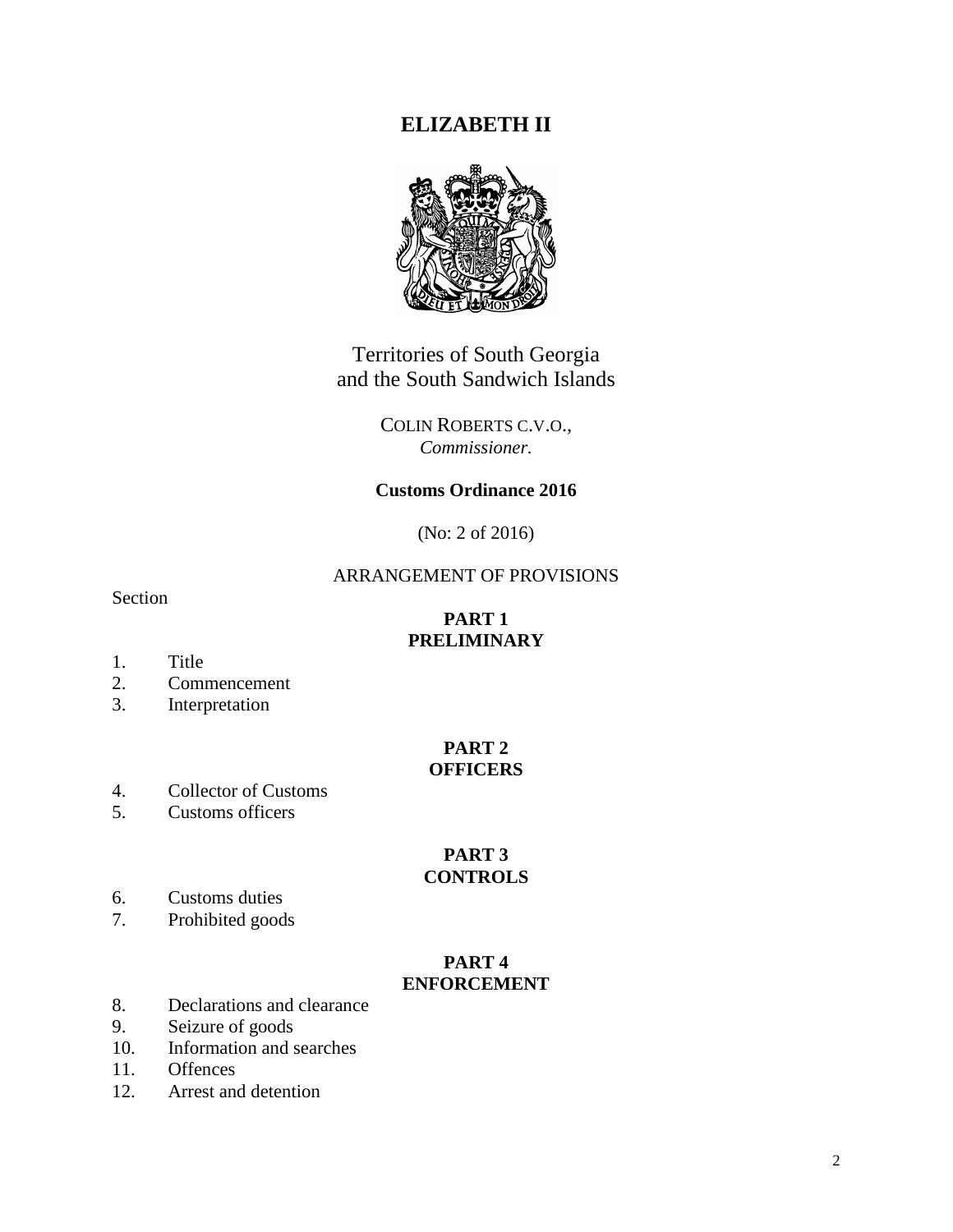- 
- 13. Procedure<br>14. Review and Review and appeal

# **PART 5 REPEALS**

15. Repeals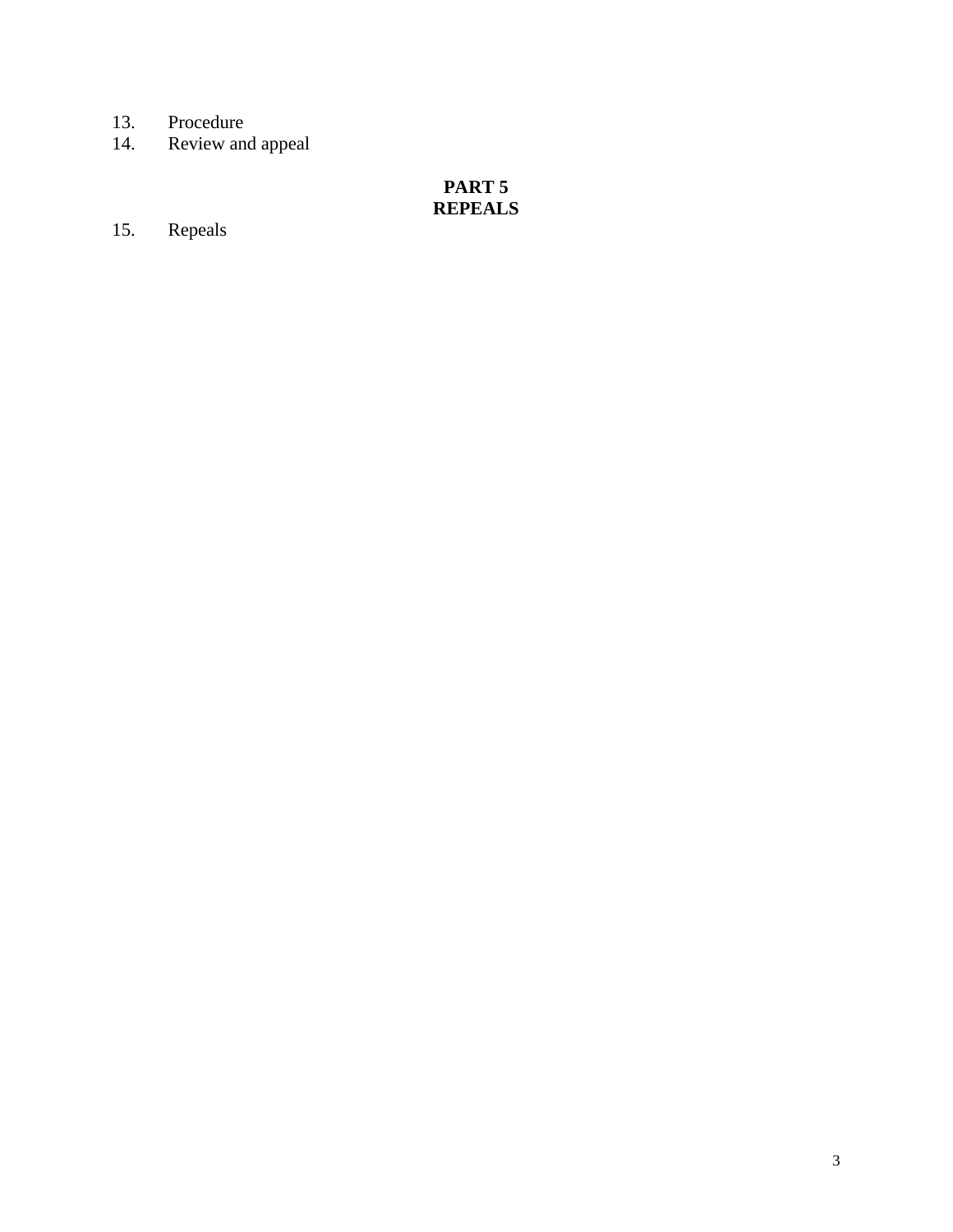# **ELIZABETH II**



Territories of South Georgia and the South Sandwich Islands

> COLIN ROBERTS C.V.O., *Commissioner.*

## **CUSTOMS ORDINANCE 2016**

(No: 2 of 2016)

*(enacted: 21 December 2016) (published: 22 December 2016) (commencement: on publication)*

# AN ORDINANCE

To make provision about customs duties and prohibitions, including duties and controls on import, export, production and sale.

ENACTED by the Commissioner for South Georgia and the South Sandwich Islands

#### **PART 1 PRELIMINARY**

#### **1. Title**

This Ordinance may be cited as the Customs Ordinance 2016.

#### **2. Commencement**

This Ordinance comes into force when it is published in the *Gazette*.

#### **3. Interpretation**

In this Ordinance

"customs officer" means a person appointed as a customs officer under Part 2;

"customs orders" means an order made by the Commissioner under this Ordinance;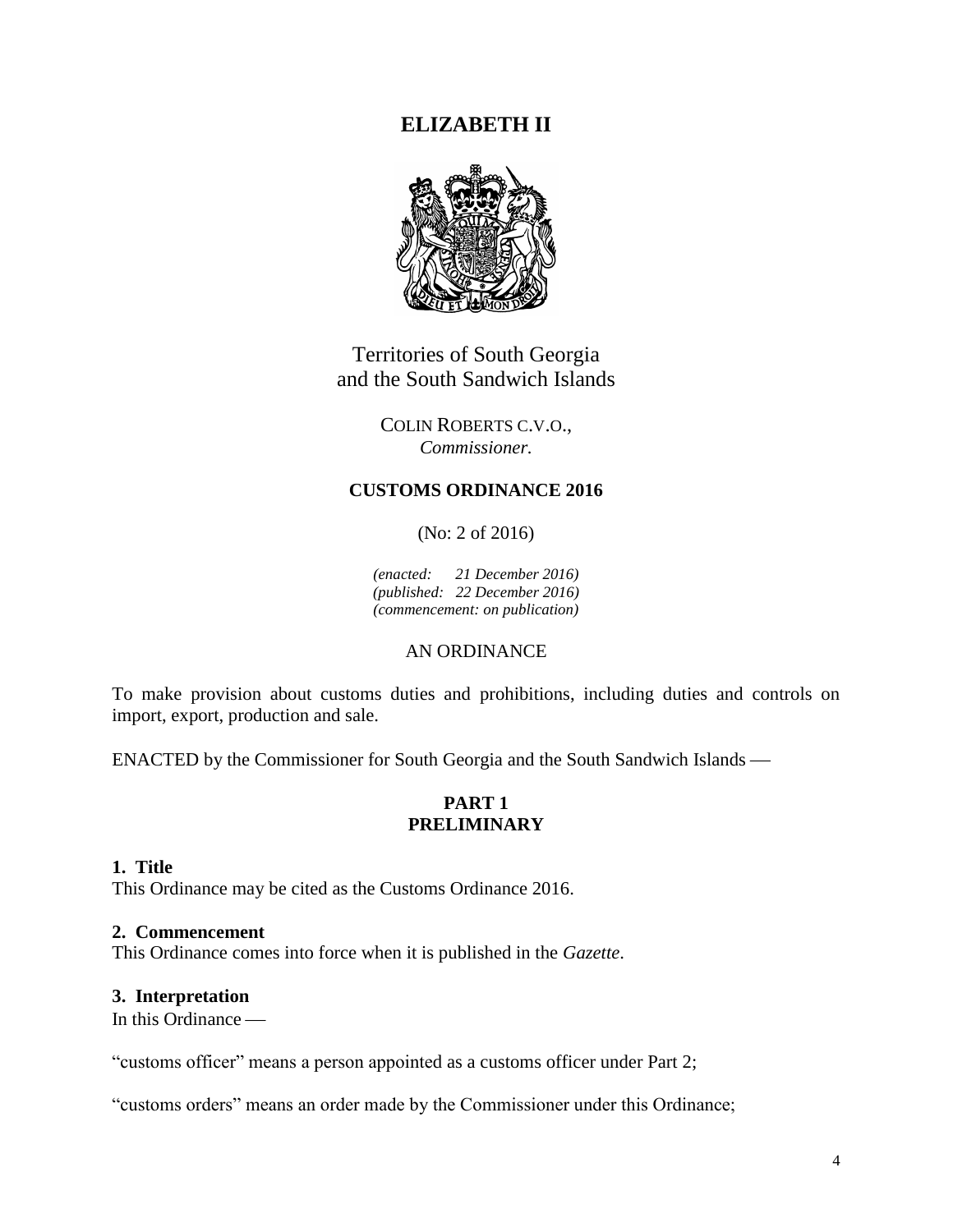"export" means taking goods out of the Territory;

"goods" includes any substance, article or thing (including animals);

"import" means bringing goods into the Territory;

"intimate search" means a search in the course of which clothing (other than an outer coat or jacket, headgear or gloves) is removed or displaced or required to be removed or displaced;

"property" includes premises, vessels, aircraft and vehicles;

"Territory" means the territories of South Georgia and South Sandwich Islands as defined in the South Georgia and South Sandwich Islands Order 1985 as amended from time to time.

# **PART 2 OFFICERS**

#### **4. Collector of Customs**

(1) The Commissioner shall appoint a Collector of Customs.

(2) The Collector of Customs has the function of overseeing the administration of the provisions of Part 3.

(3) An appointment under subsection (1) may be —

(a) personal, or

(b) ex officio.

- (4) An appointment under subsection  $(1)$ 
	- (a) must be published in the Gazette, and

(b) shall have effect in accordance with any specified terms or conditions (which may include provision about tenure and remuneration).

#### **5. Customs officers**

- (1) The Commissioner shall appoint customs officers.
- (2) Customs officers have the functions conferred on them by this Ordinance.
- (3) An appointment under subsection  $(1)$  may be
	- (a) personal, or
	- (b) ex officio.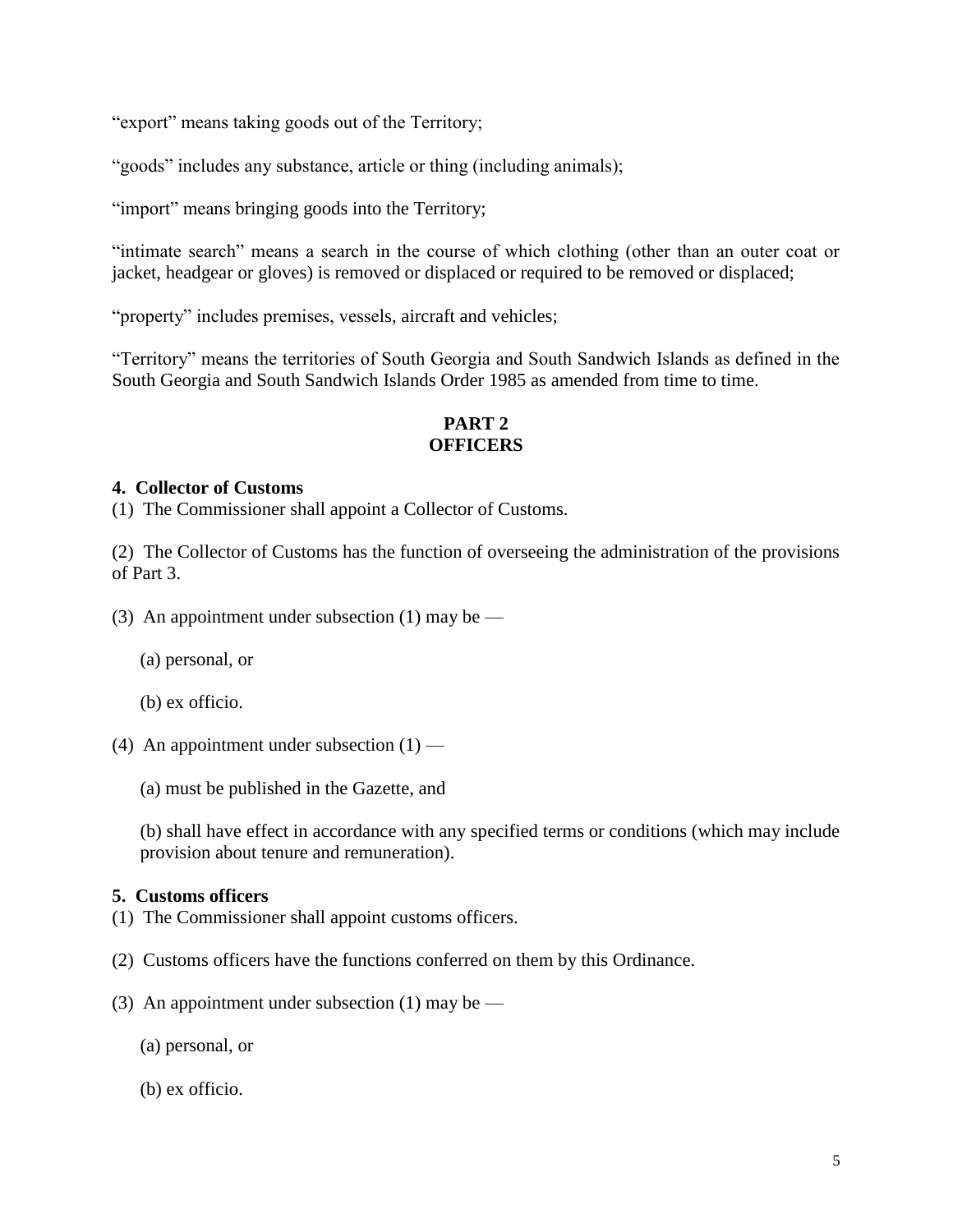- (4) An appointment under subsection  $(1)$ 
	- (a) must be published in the Gazette, and

(b) shall have effect in accordance with any specified terms or conditions (which may include provision about tenure and remuneration).

#### **PART 3 CONTROLS**

#### **6. Customs duties**

(1) The Commissioner may by order —

- (a) impose duties on the import of specified goods;
- (b) impose duties on the export of specified goods;
- (c) impose duties on the production of specified goods in the Territory;
- (d) impose duties on the sale or supply of specified goods in the Territory.
- (2) Customs officers shall be responsible for collecting duties under this section.
- (3) An order under subsection  $(1)$ 
	- (a) must specify the rate of duty to be charged;
	- (b) may make provision for exemptions, waivers or reductions;
	- (c) may include provision about payment (including timing and interest);

(d) may confer a discretion on customs officers, on the Collector of Customs, on the Commissioner or on another specified person;

- (e) may make provision that applies generally or only for specified purposes;
- (f) may make different provision for different purposes;
- (g) may include incidental, transitional or consequential provision.

#### **7. Prohibited goods**

- (1) The Commissioner may by order
	- (a) prohibit the import of specified goods;
	- (b) prohibit the export of specified goods;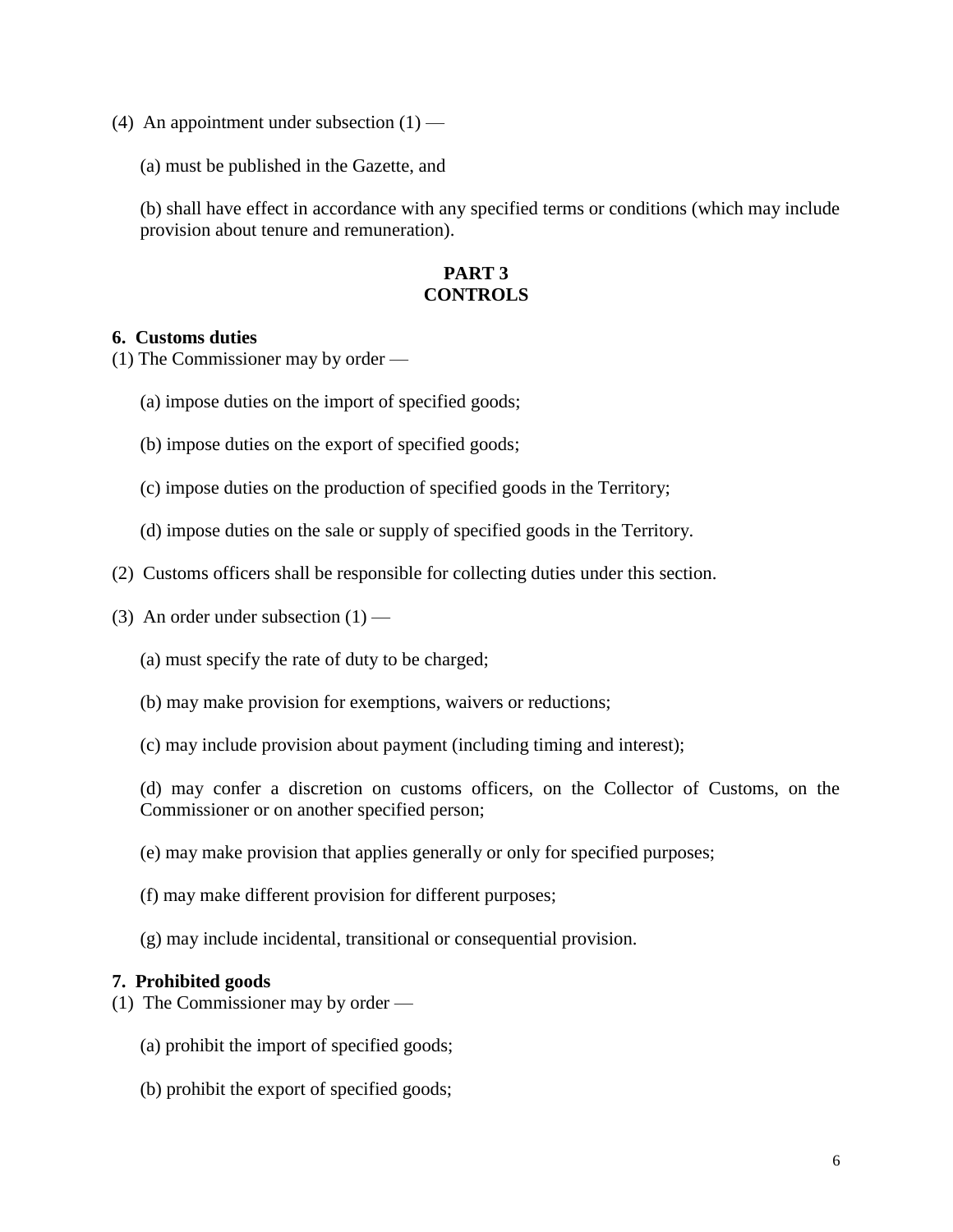- (c) prohibit the production of specified goods in the Territory;
- (d) prohibit the sale or supply of specified goods in the Territory.
- (2) Customs officers shall be responsible for enforcing prohibitions under this section.
- (3) An order under subsection  $(1)$ 
	- (a) may make provision for exemptions or waivers;

(b) may confer a discretion on customs officers, on the Collector of Customs, on the Commissioner or on another specified person;

(c) may make provision that applies generally or only for specified purposes;

- (d) may make different provision for different purposes;
- (e) may include incidental, transitional or consequential provision.

# **PART 4 ENFORCEMENT**

#### **8. Declarations and clearance**

(1) The Commissioner may by order —

(a) require persons entering or leaving the Territory to make declarations in respect of compliance with customs orders or in respect of such other matters as the Commissioner thinks desirable in connection with matters addressed by this Ordinance;

(b) provide for a system of inspections and clearance for persons entering or leaving the Territory in respect of compliance with customs orders or in respect of such other matters as the Commissioner thinks desirable in connection with matters addressed by this Ordinance.

(2) An order under subsection  $(1)$  —

(a) may include provision for the charging of fees (which may include provision for exemptions, waiver or reductions);

(b) may impose obligations on persons with command of, or exercising other specified functions in relation to, vehicles, vessels and aircraft;

(c) may confer a discretion on customs officers, on the Collector of Customs, on the Commissioner or on another specified person;

(d) may make provision that applies generally or only for specified purposes;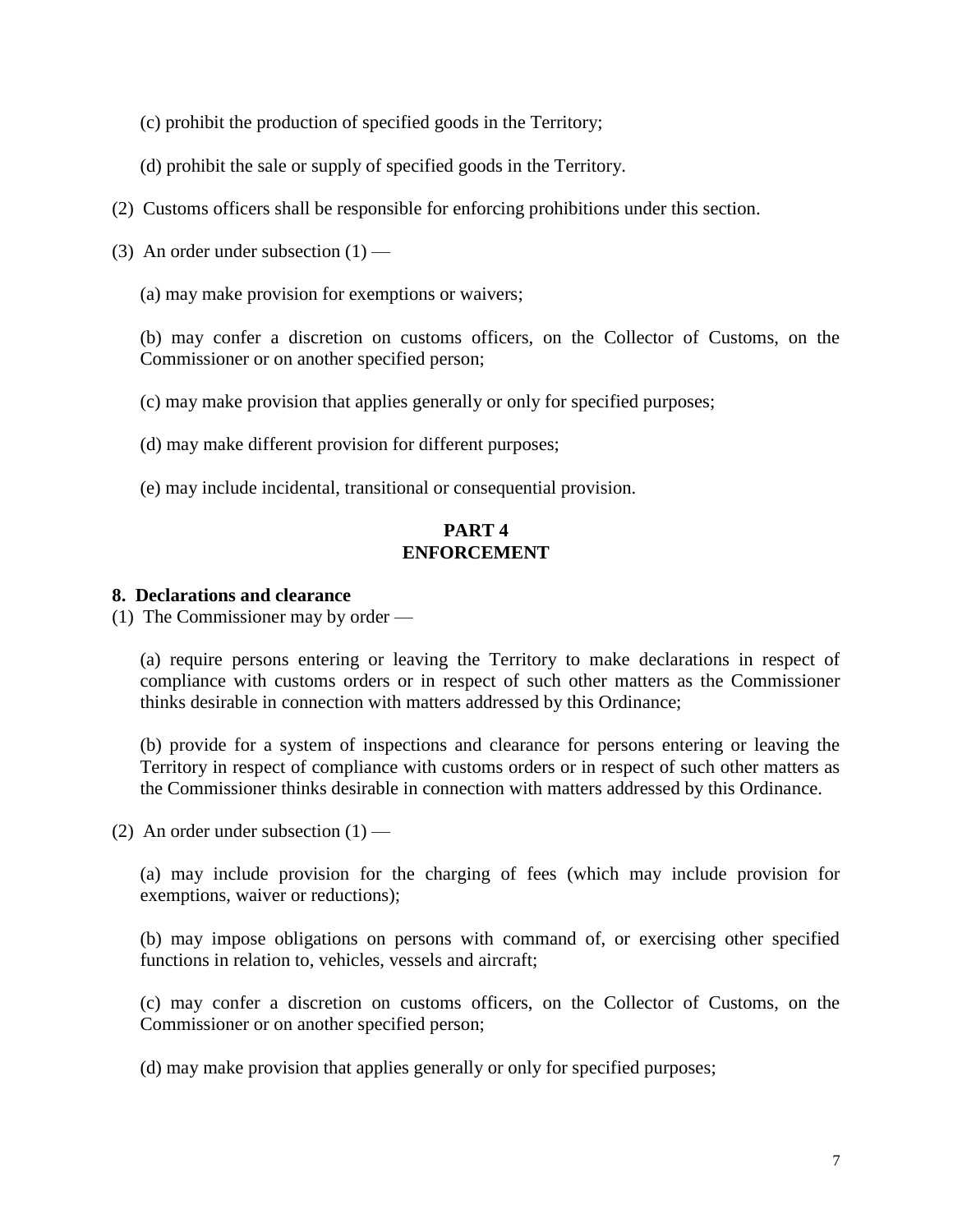- (e) may make different provision for different purposes;
- (f) may include incidental, transitional or consequential provision.

#### **9. Seizure of goods**

(1) The Collector of Customs, customs officers or other specified officials ("the relevant  $officer"$ ) may —

(a) seize goods if the relevant officer suspects that a provision of this Ordinance or a customs order has been or is likely to be breached in respect of the goods;

(b) dispose of seized goods.

(2) A customs order must provide for —

(a) review procedures by the Commissioner of decisions relating to seizure; and

(b) an appeal to a court (whether by a person from whom goods are seized or by another person with an interest in the goods) in respect of decisions relating to seizure.

#### **10. Information and searches**

(1) A customs officer may exercise the following powers for the purposes of —

(a) ensuring compliance with this Ordinance or customs orders;

(b) investigating actual, prospective or intended breaches of this Ordinance or customs orders;

(c) obtaining evidence in respect of breaches of this Ordinance or customs orders.

- (2) The powers are to require a person to  $-$ 
	- (a) answer questions;
	- (b) make declarations;
	- (c) provide information or documents.

(3) A customs officer may search persons or property if the customs officer reasonably suspects that goods will be found —

- (a) in respect of which duty is payable under a customs order,
- (b) which are evidence of a breach of this Ordinance or a customs order, or
- (c) in respect of which there is an intention to breach this Ordinance or a customs order.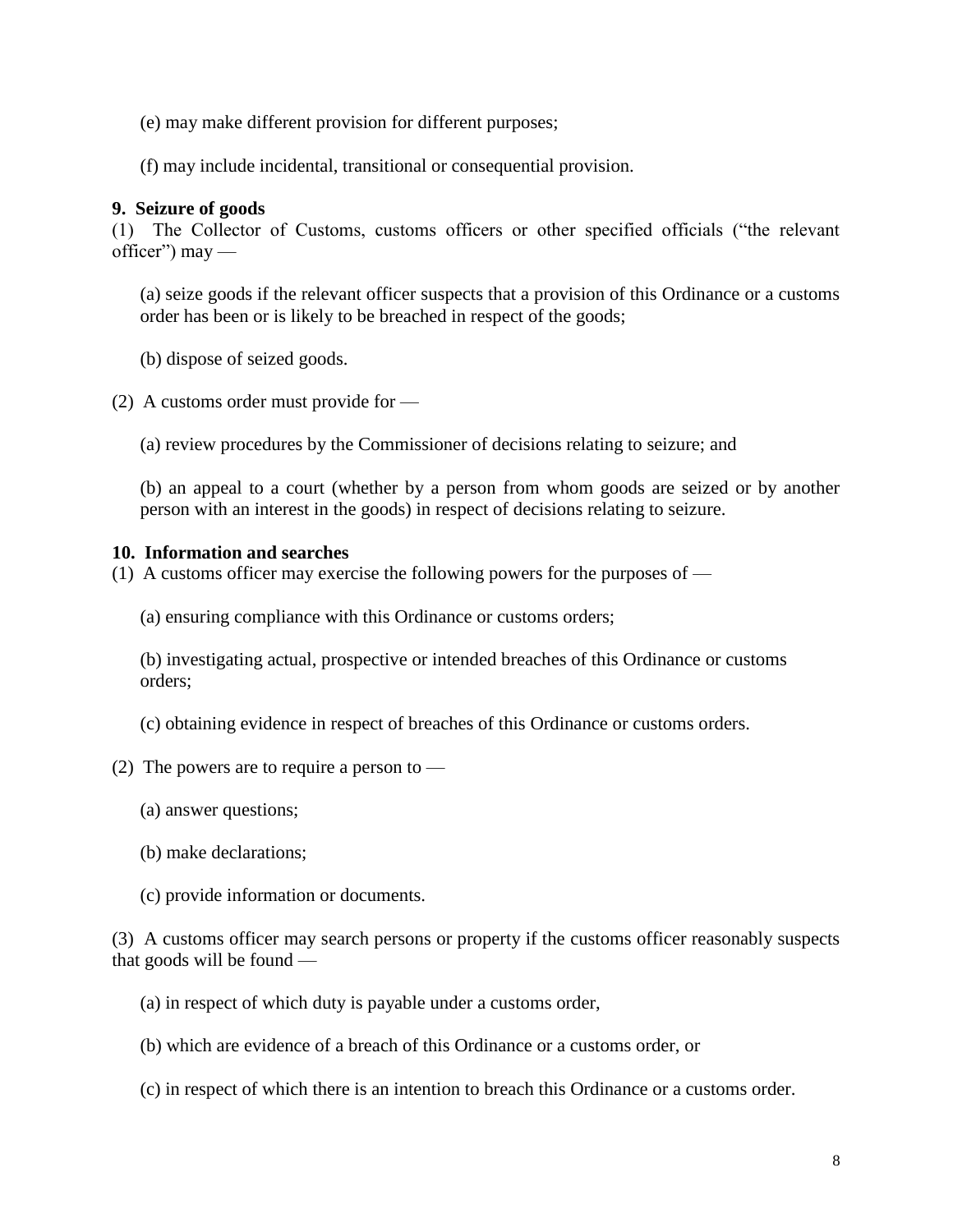(4) The power under subsection (3) may not be used to carry out intimate searches of persons; and the Commissioner —

(a) may make regulations permitting intimate searches in specified circumstances and subject to compliance with specified conditions;

(b) may make regulations imposing conditions on searches under subsection (3).

# **11. Offences**

(1) A person who fails to pay duty which is due by virtue of this Ordinance, with intent to evade payment, commits an offence.

(2) A person who knowingly breaches any other provision of a customs order commits an offence.

(3) A person who fails without reasonable excuse to comply with a requirement imposed by a customs officer by virtue of this Ordinance commits an offence.

(4) A person who without reasonable excuse obstructs a customs officer in the exercise of functions by virtue of this Ordinance, or who fails without reasonable excuse to cooperate with a customs officer in the exercise of functions by virtue of this Ordinance, commits an offence.

(5) A person who is guilty of an offence under this section is liable on conviction to  $-$ 

(a) imprisonment for a period not exceeding 5 years,

- (b) a fine not exceeding £10,000, or
- (c) both.

(6) The Commissioner may make regulations allowing the Collector of Customs to impose a civil penalty in respect of action constituting an offence under this section; and the regulations —

(a) must specify the amount of a penalty or provide for the amount to be determined in accordance with specified criteria;

(b) may include provision about payment (including time and interest);

(c) may provide for penalties to be enforceable as a debt owed to the Collector of Customs;

(d) must provide for penalties (and interest) to be paid into the Consolidated Fund of the Territory;

(e) may confer a discretion on the Collector of Customs;

(f) may make provision that applies generally or only for specified purposes;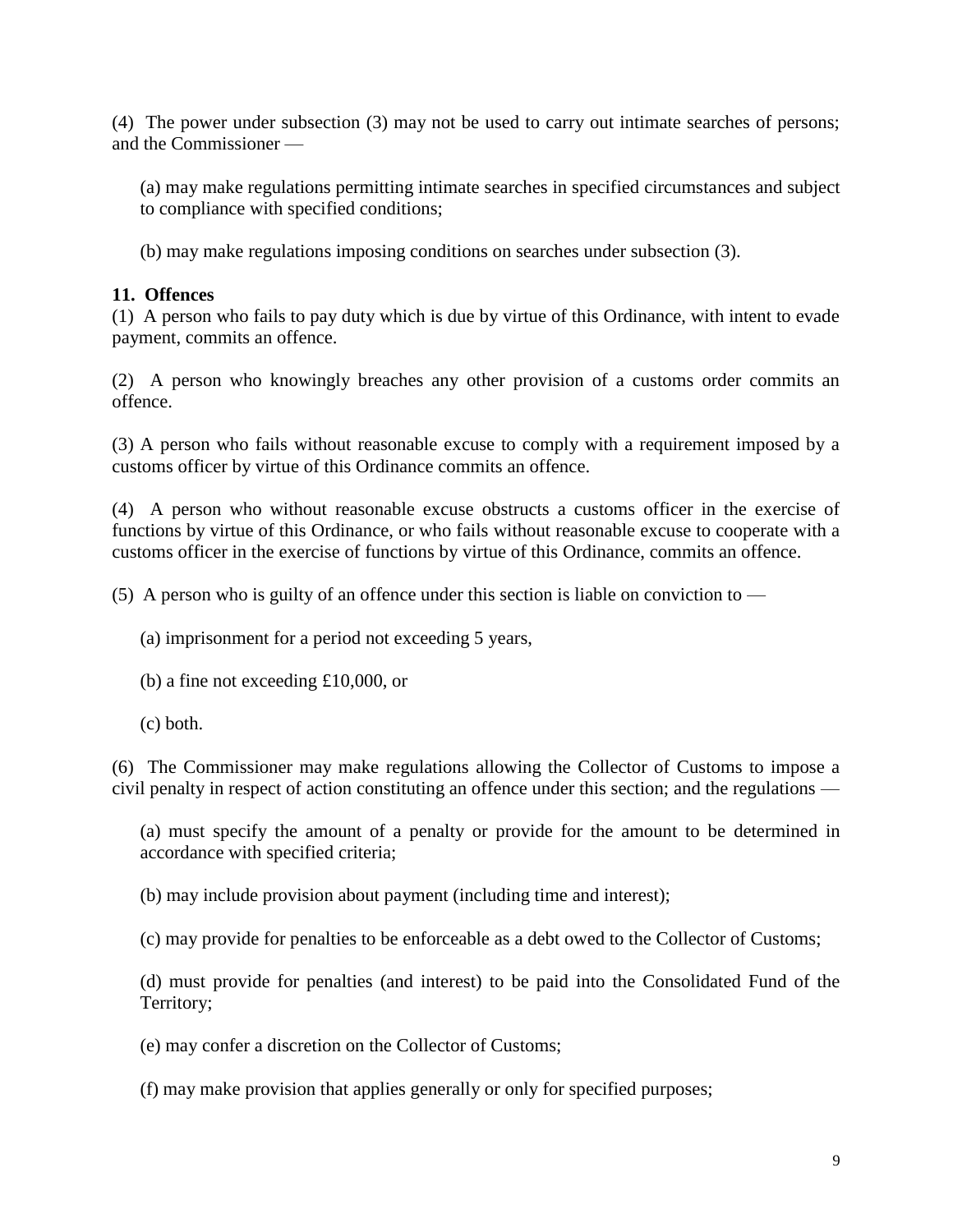- (g) may make different provision for different purposes;
- (h) may include ancillary, transitional or consequential provision.

## **12. Arrest and detention**

(1) A customs officer may arrest a person on reasonable suspicion of having committed an offence under this Ordinance.

- (2) A customs officer may detain a person arrested under subsection (1).
- (3) The Commissioner shall make regulations about
	- (a) maximum periods of detention under this section;
	- (b) procedure to be followed in making arrests under this section;

(c) conditions of detention under this section (including provision about moving detained persons to locations inside or outside the jurisdiction of the Territory); and

(d) any other incidental matters that the Commissioner thinks fit.

#### **13. Procedure**

(1) The Commissioner may make regulations prescribing procedure to be followed in respect of any matter for which provision is made by a customs order.

(2) Regulations under subsection (1) may include provision for —

- (a) forms;
- (b) notices;
- (c) timing.

#### **14. Review and appeal**

(1) A person aggrieved by any decision made by a customs officer may refer the matter to the Collector of Customs for review.

(2) An appeal lies to the Supreme Court against any decision of the Collector of Customs.

# **PART 5 REPEALS**

#### **15. Repeals**

The following Ordinances are repealed (in so far as they apply to the Territory) —

(a) the Customs Ordinance Cap 16;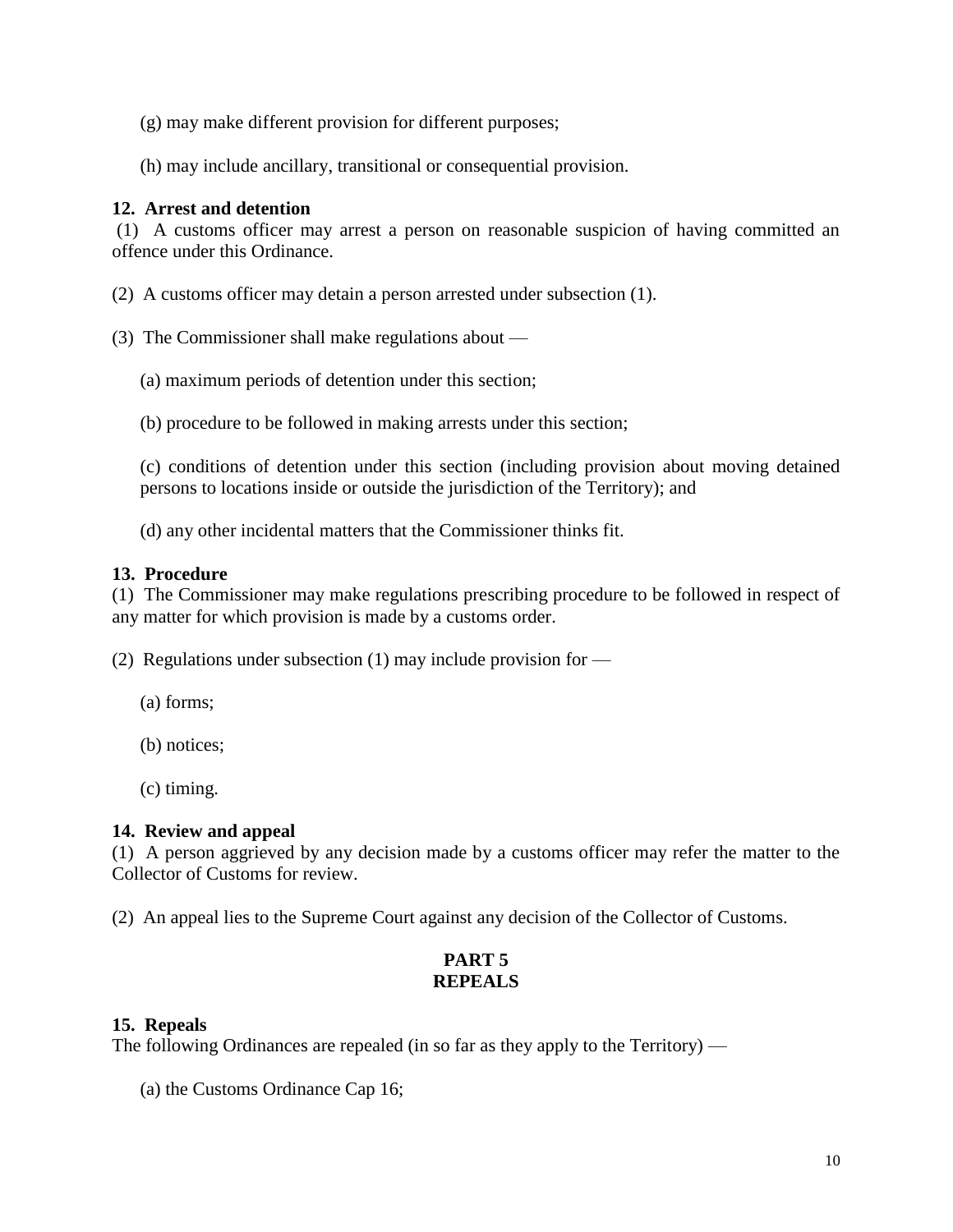(b) the Customs (Amendment) Ordinance 1954 (1954 No.8);

(c) the Customs (Dependencies) Ordinance 1955 (1955 No.2);

(d) the Customs (Amendment) Ordinance 1955 (1955 No.5);

(e) the Customs (Amendment) Ordinance 1956 (1956 No.6);

(f) the Customs (Amendment) Ordinance 1959 (1959 No.1);

(g) the Customs (Amendment) Ordinance 1968 (1968 No.16);

(h) the Customs (Amendment) Ordinance 1975 (1975 No.6).

Enacted 21<sup>st</sup> December 2016

C. Roberts C.V.O., *Commissioner.*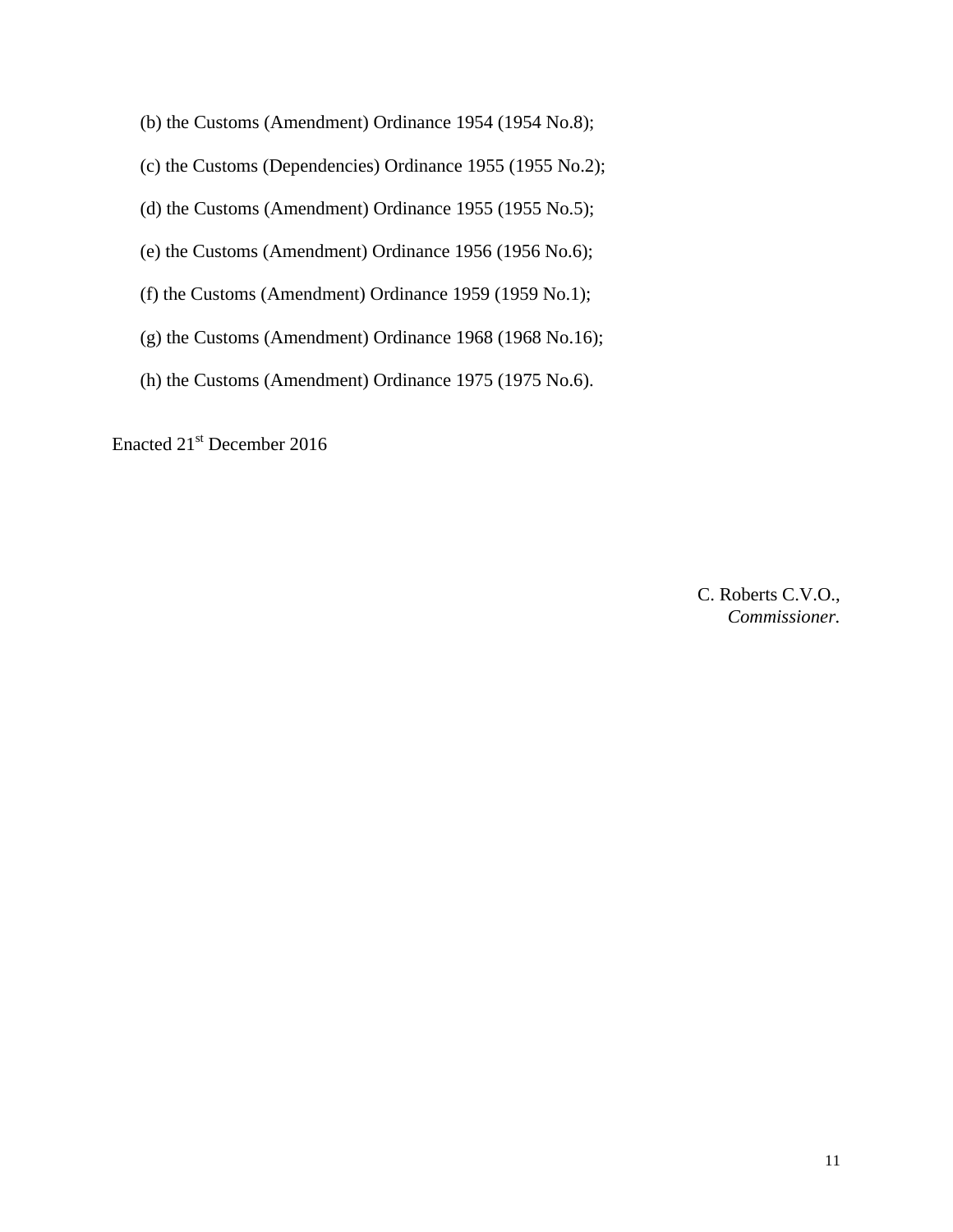# **ELIZABETH II**



Territories of South Georgia and the South Sandwich Islands

> COLIN ROBERTS C.V.O., *Commissioner.*

# **Income Tax Ordinance 2016**

(No: 3 of 2016)

# ARRANGEMENT OF PROVISIONS

# **PART 1 PRELIMINARY**

- 1. Title
- 2. Commencement
- 3. Ordinance to bind the Crown
- 4. Interpretation

#### **PART 2 INCOME TAX**

- 5. The charge to tax
- 6. Chargeable income
- 7. Rate of tax
- 8. Exemptions

#### **PART 3 ADMINISTRATION**

- 9. Tax officers
- 10. Advance notification
- 11. Payment on account
- 12. Other payments
- 13. Tax Tribunal
- 14. Penalties
- 15. Offences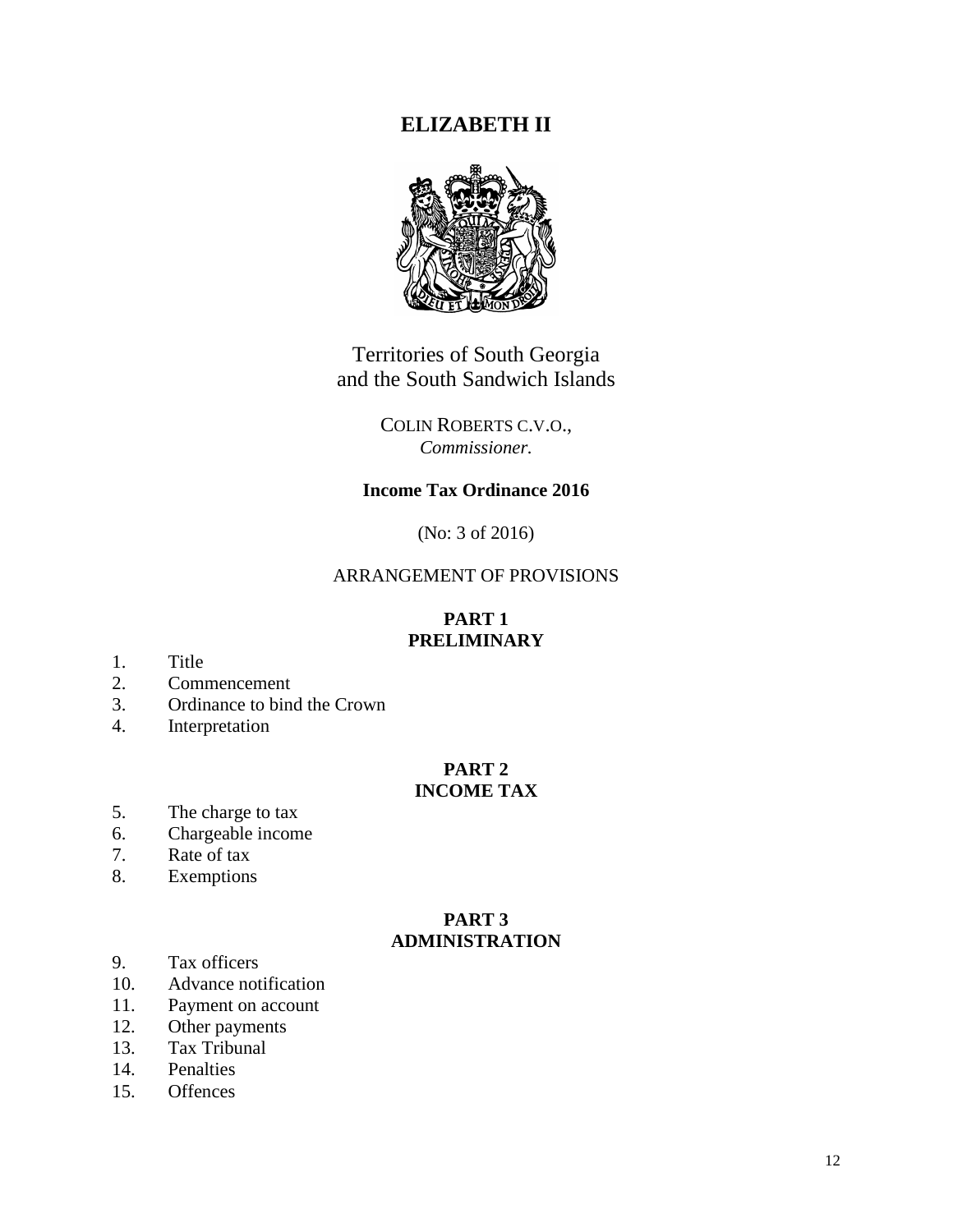- 16. Disputes<br>17. Destination
- 17. Destination
- 18. Tax Regulations

# **PART 4 TECHNICAL PROVISION**

- 19. Tax Regulations: supplemental
- 20. Repeals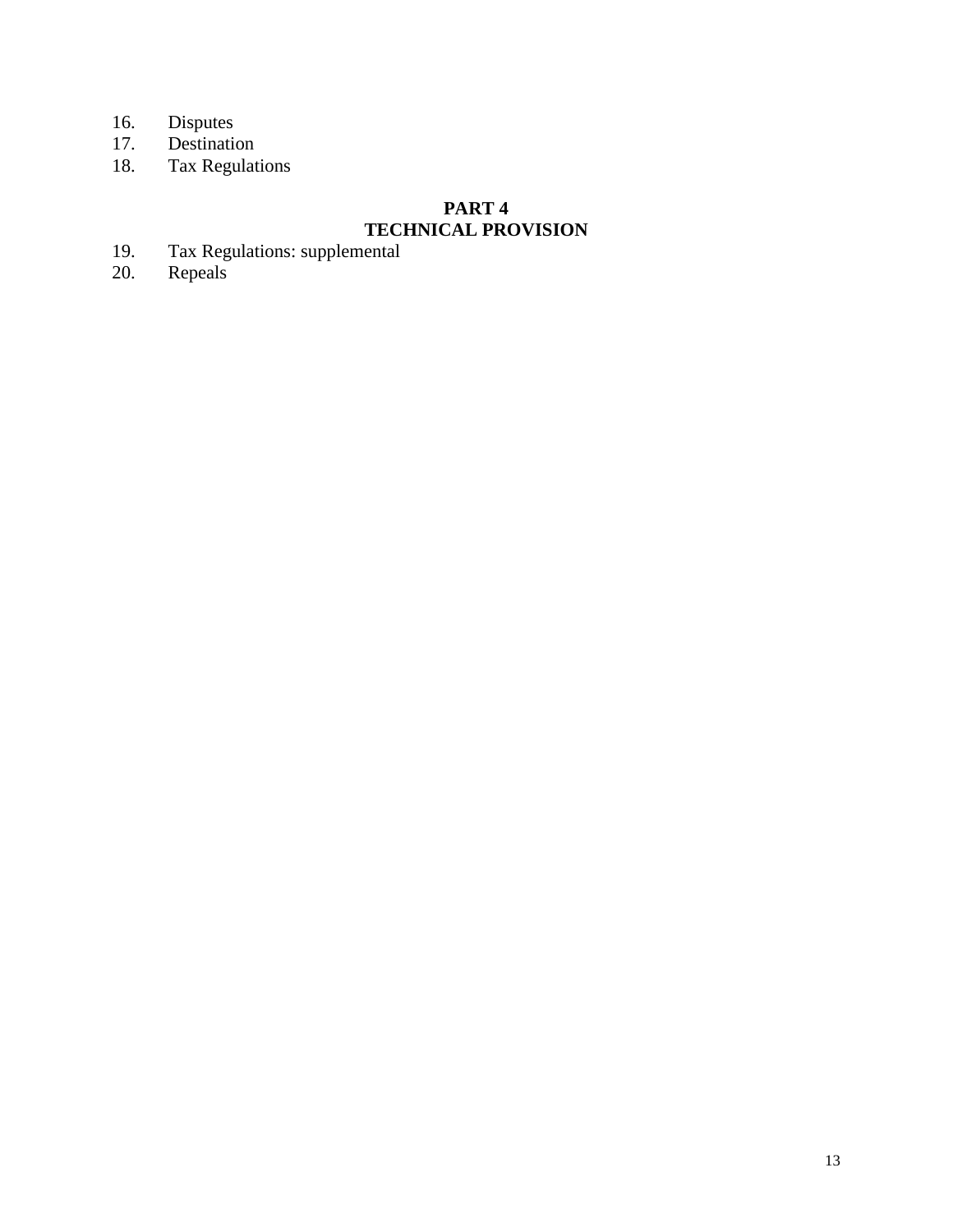# **ELIZABETH II**



Territories of South Georgia and the South Sandwich Islands

> COLIN ROBERTS C.V.O., *Commissioner.*

# **INCOME TAX ORDINANCE 2016**

(No: 3 of 2016)

*(enacted: 21 December 2016) (published: 22 December 2016) (commencement: 1 January 2017)*

# AN ORDINANCE

To make new provision about income tax.

ENACTED by the Commissioner for South Georgia and the South Sandwich Islands

# **PART 1 PRELIMINARY**

# **1. Title**

This Ordinance may be cited as the Income Tax Ordinance 2016.

#### **2. Commencement**

This Ordinance comes into force on 1 January 2017.

#### **3. Ordinance to bind the Crown**

Provisions of or under this Ordinance bind the Crown, and apply to persons in the public service of the Crown as they apply to other persons.

#### **4. Interpretation**

(1) In this Ordinance, unless the context otherwise requires —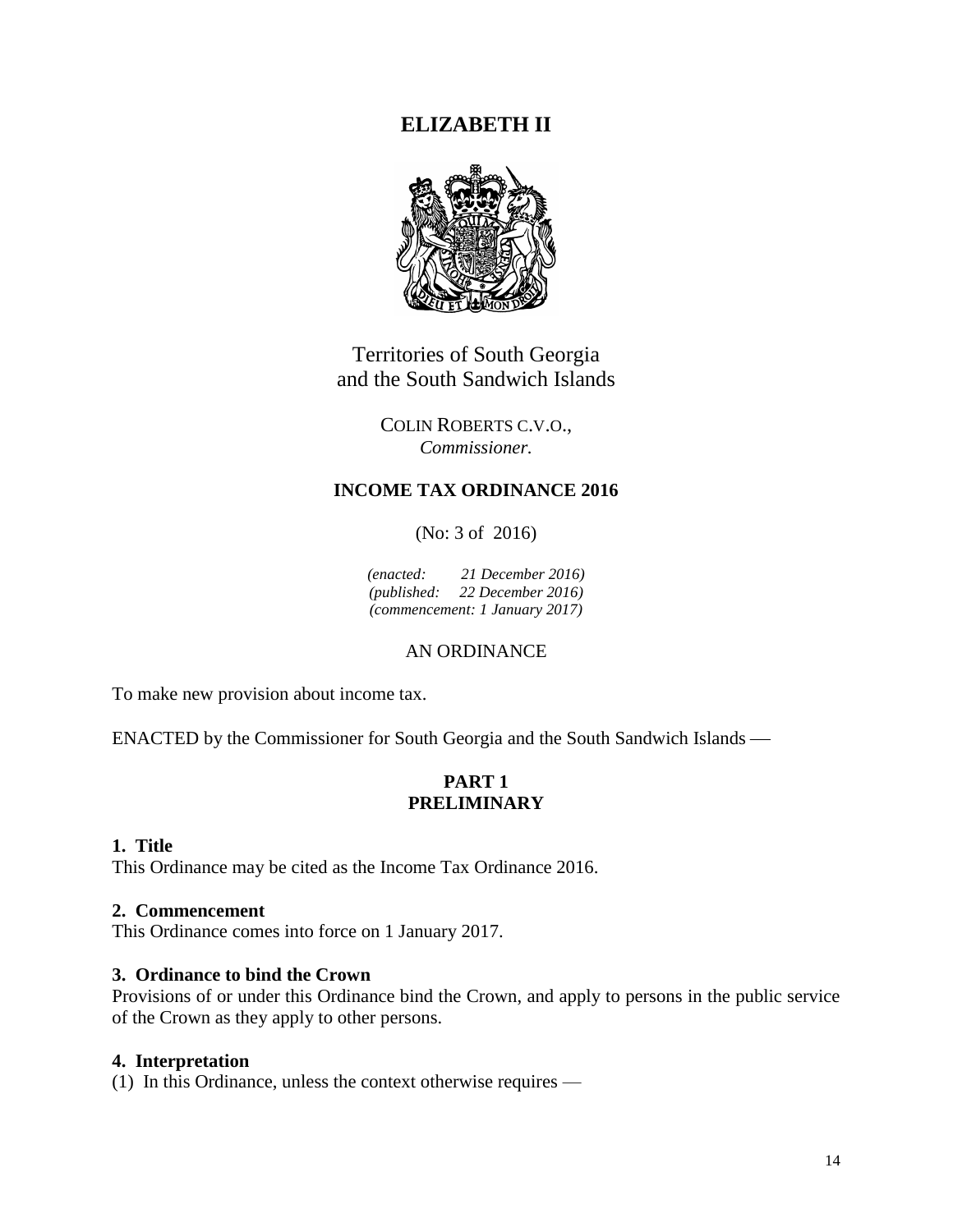"prescribed" means prescribed by Tax Regulations;

the "tax quarters" are —

- 1 January to 31 March;
- 1 April to 30 June;
- 1 July to 30 September; and
- 1 October to 31 December;

"tax information" means information provided to a tax officer, employer, employee or any other person for the purposes of or in connection with a provision of or under this Ordinance;

"Tax Regulations" means regulations under section 18; and

"tax year" means the period beginning with 1 January and ending with 31 December;

"Territory" means the territories of South Georgia and the South Sandwich Islands as defined in the South Georgia and South Sandwich Islands Order 1985 as amended from time to time.

(2) In this Ordinance a reference to employing a person includes a reference to engaging a person (whether by contract of employment, contract for services or otherwise).

## **PART 2 INCOME TAX**

#### **5. The charge to tax**

An individual who earns chargeable income is liable to pay income tax at the standard rate.

#### **6. Chargeable income**

(1) Income is chargeable if it is earned —

(a) by an individual who is in the Territory for 183 days or more in a tax year ("the residence condition"), and

- (b) in respect of work carried out in the Territory ("the work condition").
- (2) For the purposes of the residence condition
	- (a) days of arrival or departure count as whole days;
	- (b) unlawful presence is included, and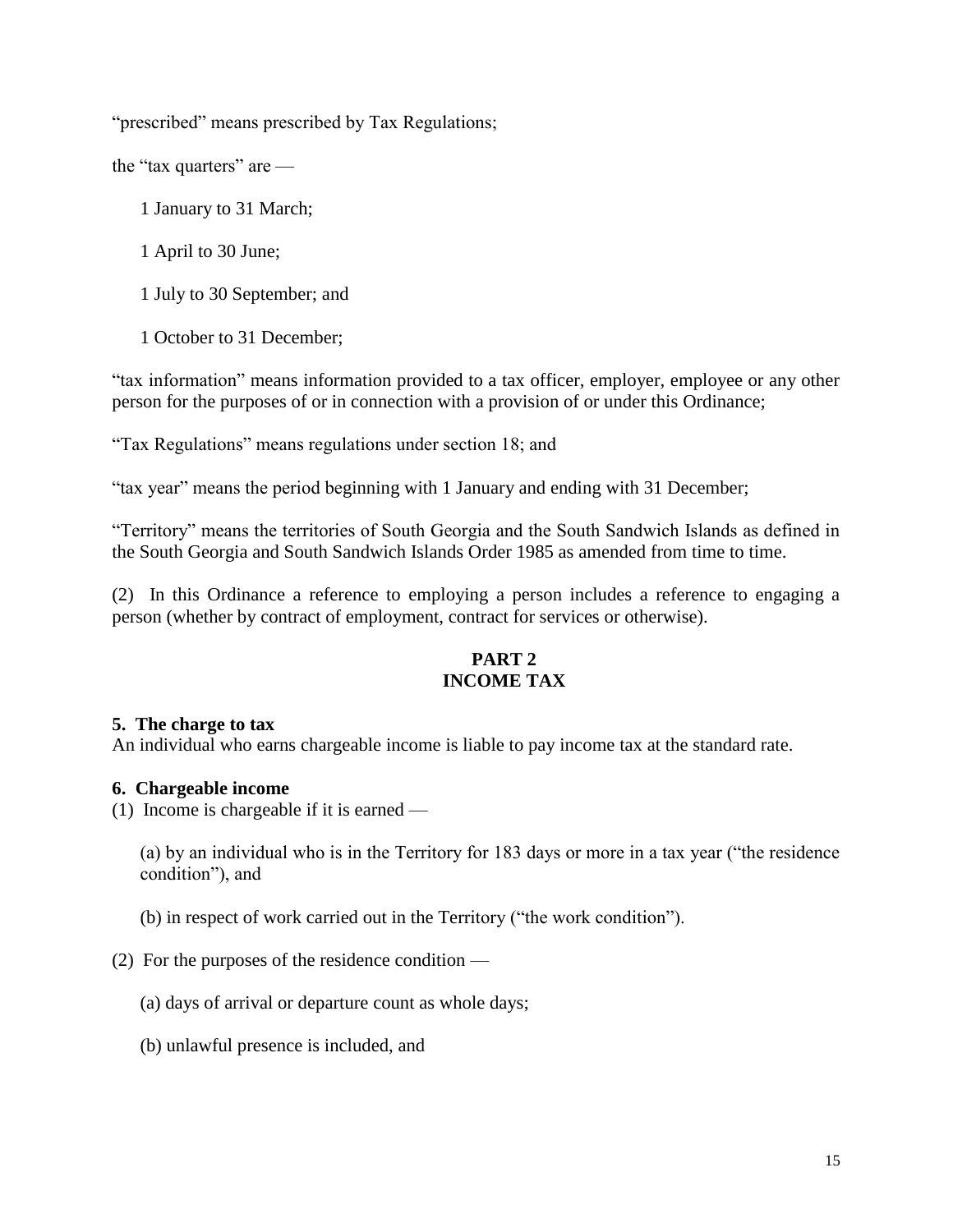(c) it is immaterial whether the individual is present for one period of 183 days or more, or for periods which amount in aggregate to 183 days or more.

(3) For the purposes of the work condition—

(a) work is carried out in the Territory even if preparatory or incidental activities are carried out outside the Territory;

(b) a reference to income includes a reference to remuneration, emoluments and allowances of any kind (but not to the reimbursement of expenditure incurred);

(c) it is immaterial whether income is earned under a contract of employment, a contract for services or otherwise.

## **7. Rate of tax**

The standard rate of income tax is 7%.

#### **8. Exemptions**

(1) Tax Regulations may confer exemptions on specified classes of individual.

(2) Tax Regulations conferring an exemption must —

(a) specify the period in respect of which the exemption applies, or

(b) provide that the exemption begins on a date specified by the Regulations and continues until ended by amending Regulations.

(3) Regulations conferring an exemption may be wholly or partly retrospective.

(4) An exemption may be conditional; and a condition may be expressed by reference to a discretion to be exercised by the Commissioner or another specified person or class of person.

#### **PART 3 ADMINISTRATION**

#### **9. Tax officers**

(1) The Commissioner shall appoint a person as Collector of Taxes with responsibility for the collection and administration of income tax.

(2) The Collector may appoint other tax officers.

(3) Appointments under subsection (1) or (2) shall be on such terms and conditions (including as to remuneration and allowances) as may be specified by the person making the appointment.

(4) An appointment under subsection (1) shall be notified in the *Gazette*.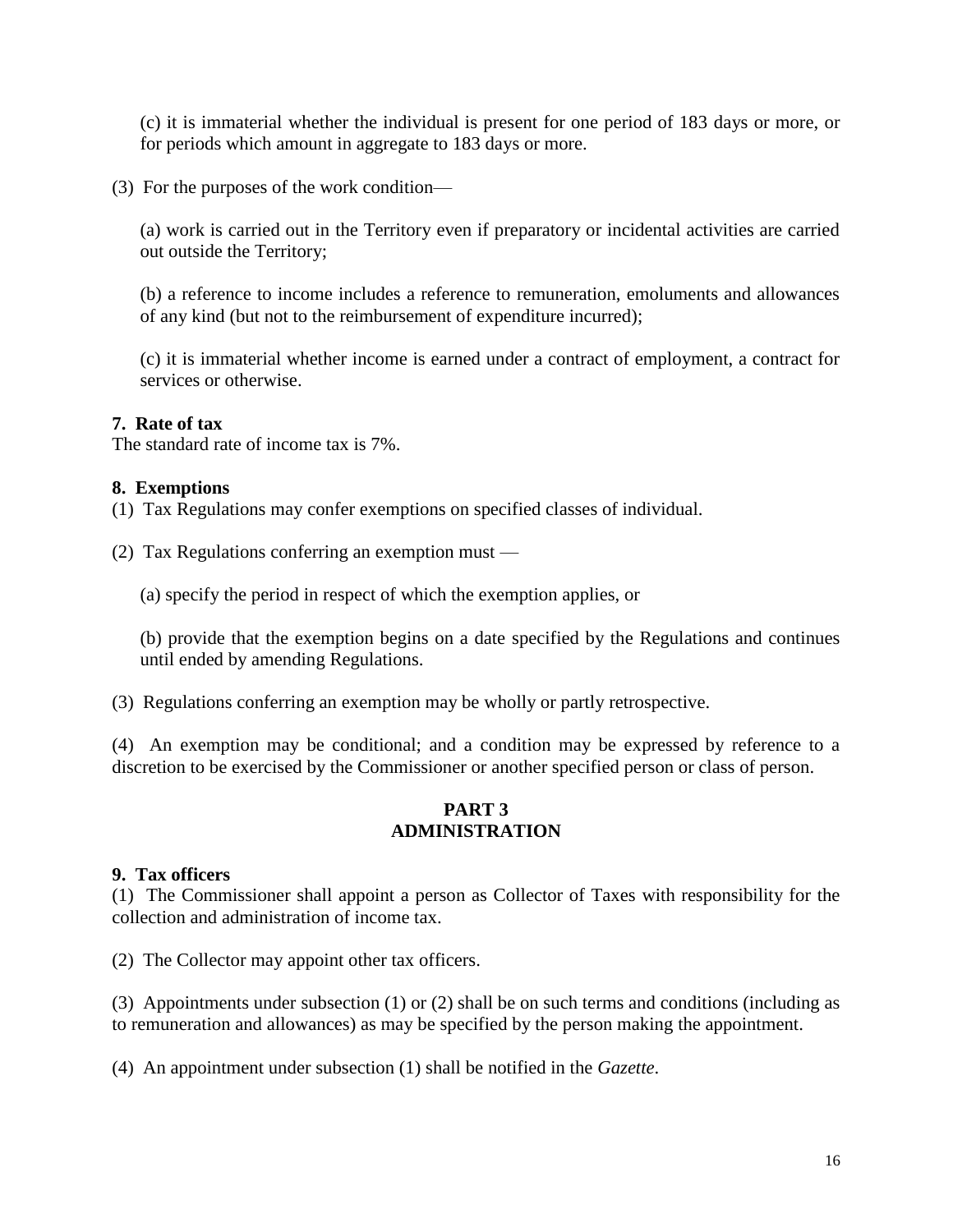$(5)$  A tax officer may —

(a) require a person to provide information which the tax officer requires in connection with this Ordinance;

(b) require a person to answer written or oral questions in connection with the actual or potential application of this Ordinance;

(c) require a person to produce documents in connection with the actual or potential application of this Ordinance;

(d) seize or copy documents in connection with the application and requirements of this Ordinance or the commission of an offence under this Ordinance;

(e) take any administrative action that appears to the tax officer to be necessary or expedient for the purposes of giving full effect to a provision of or under this Ordinance.

(6) A person must comply with a requirement of a tax officer under this section (and this section overrides any enactment about confidentiality or data protection).

(7) A tax officer may initiate a prosecution for an offence under this Ordinance.

 $(8)$  A tax officer may —

(a) request a public authority of the Falkland Islands, the United Kingdom or any other jurisdiction to provide information which the tax officer reasonably requires for a purpose connected with the operation of this Ordinance;

(b) disclose to a public authority of the Falkland Islands or the United Kingdom information which the public authority reasonably requires for a purpose connected with the operation of tax law.

(9) It is an offence for a tax officer to disclose information otherwise than —

(a) in the exercise of the tax officer's functions,

(b) in accordance with a direction of the Commissioner,

(c) in accordance with an order of a court, or

(d) in accordance with a statutory duty.

(10) A tax officer who is guilty of an offence under subsection (9) is liable on summary conviction to a fine not exceeding £5,000.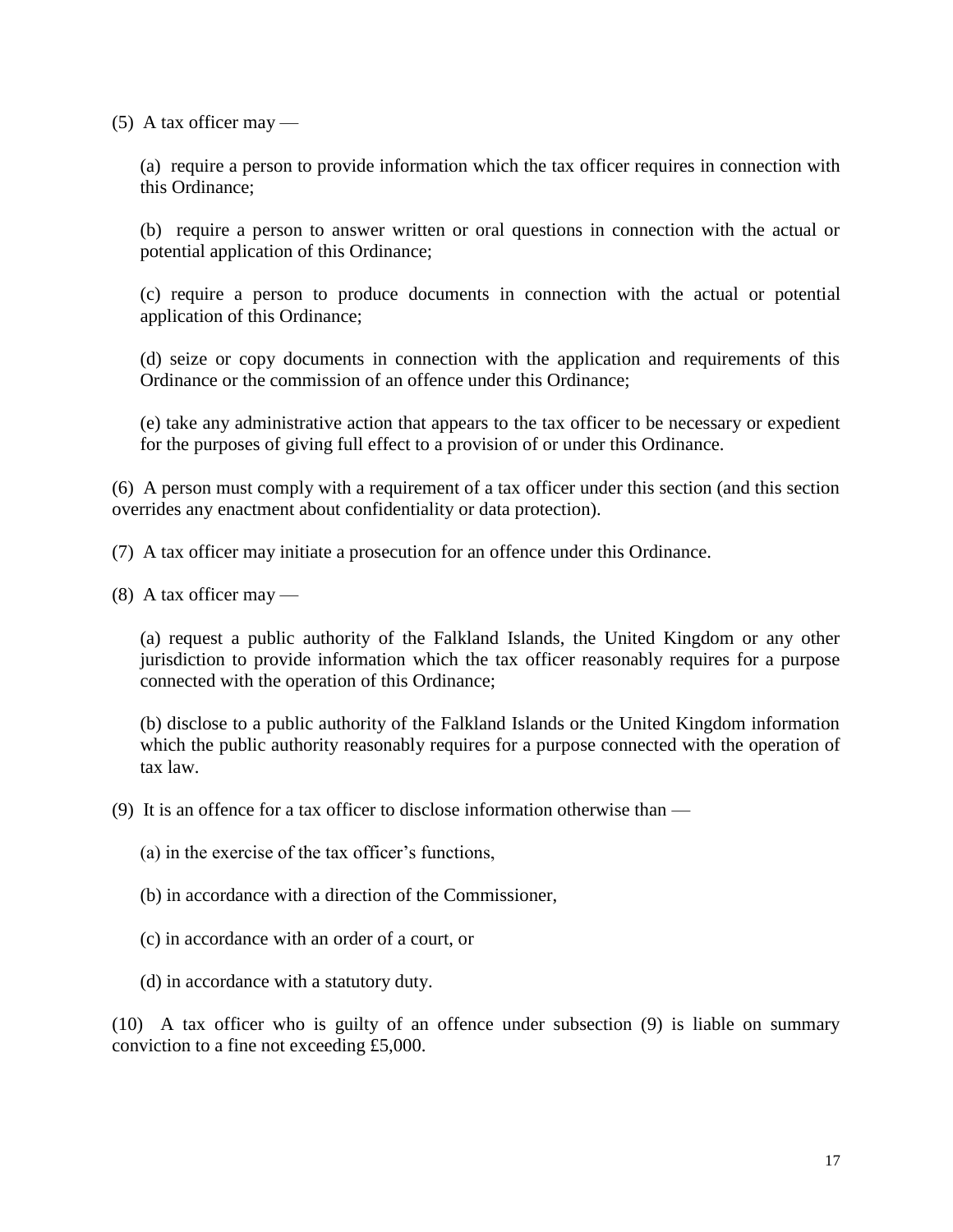#### **10. Advance notification**

(1) A person ("the employer") who proposes to employ an individual ("the employee") to carry out work in the Territory in respect of which income tax may be payable must notify a tax officer.

- (2) Notification under subsection (1) must specify
	- (a) the employee's name, address and email address;
	- (b) the expected date of the employee's arrival in the Territory;
	- (c) the expected date of the employee's departure from the Territory;

(d) whether the employer expects the employee to return to the Territory in the same tax year; and

- (e) any other prescribed information.
- (3) Notification under subsection (1) must state either —

(a) that the employee is not expected by reason of that employment (whether or not taken with any other employment) to incur a liability (or increased liability) for income tax in accordance with section 6(1); or

(b) that the employee is expected by reason of that employment (whether or not taken with any other employment) to incur a liability (or increased liability) for income tax in accordance with section 6(1).

(4) Where a notification under subsection (1) contains a statement in accordance with subsection (3)(a) but it later transpires (whether or not by reason of extension of the employment) that the employee incurs by reason of the employment (whether or not taken with any other employment) a liability (or increased liability) for income tax in accordance with section 6(1), the employer must notify a tax officer as soon as reasonably practicable.

#### **11. Payment on account**

(1) This section applies where notification of an expected liability to income tax is given by an employer under section 10(3)(b).

(2) Before the end of the period of 14 days beginning with the end of each tax quarter the employer must —

(a) submit a return to a tax officer, and

(b) make a payment on account of the employee's liability to income tax, of an amount equal to the amount of liability that the employee is expected to incur in respect of employment in that tax quarter.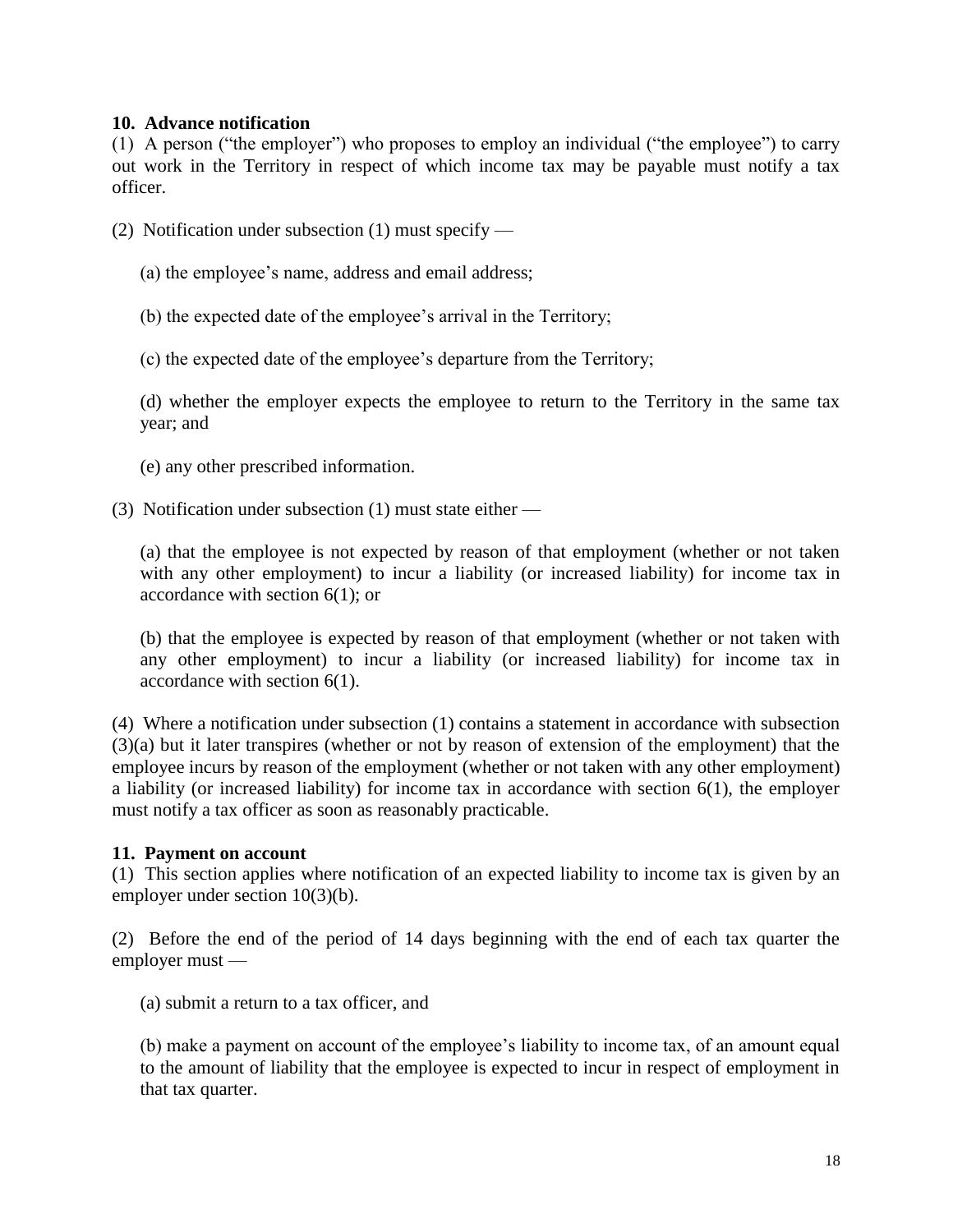(3) The amount of any payment on account made in accordance with subsection (2) may be deducted by the employer from payments made to the employee in accordance with arrangements made by the employer.

(4) The return under subsection  $(2)(a)$  must specify —

- (a) the amount of income expected to be earned;
- (b) any amount deducted; and
- (c) any other prescribed information.

(5) The employer must give the employee a copy of each quarterly return, within the period of 21 days beginning with the end of the tax quarter.

(6) The employer must give the employee a consolidated statement for each tax year, within the period of one month beginning with the end of the tax year.

(7) Where payment is not paid within the period specified in subsection (2) interest at the prescribed rate becomes payable on the amount due (and may not be deducted under subsection  $(3)$ ).

(8) The Collector of Taxes must make arrangements for the refund of payments made under this section in respect of expected liability to income tax where the liability is not incurred; and the arrangements —

(a) may involve repayment to the employer or to the employee, as the Collector of Taxes thinks appropriate in a particular case;

(b) must not depend on the making of a claim or application by the employee or employer; and

(c) must include consideration as soon as is reasonably practicable after the end of each tax year whether refunds should be made.

# **12. Other payments**

(1) This section applies where —

(a) a person ("the employee") incurs a liability to income tax under section 6 in respect of employment in a tax quarter,

(b) no payments in account of that liability have been made under section 11, or the amount of any payments on account are less than the amount of the liability, and

(c) a tax officer has (after the end of the tax quarter) demanded payment in satisfaction of the liability by notice in writing to the employee.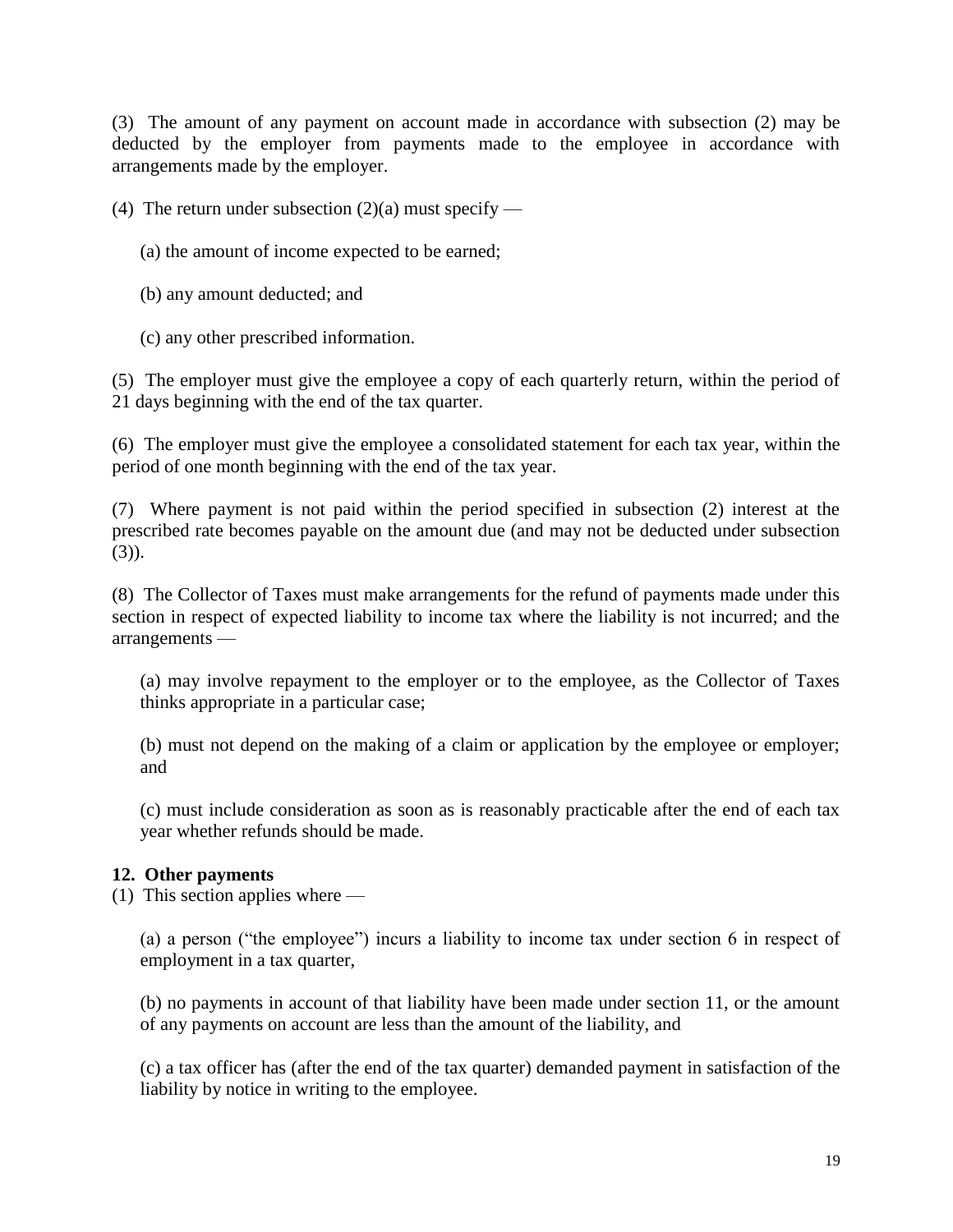(2) The employee must make one or more payments to a tax officer before the end of the period of 60 days beginning with the date of the demand.

(3) The payment or payments must amount in total —

(a) where no payment on account was made, to the amount of tax payable, and

(b) where payment on account was made, to the difference between the payment on account and the amount of tax payable.

(4) Where payment is not paid within the period specified in subsection (2) interest at the prescribed rate becomes payable on the amount due.

(5) An employee is not liable to pay tax chargeable under this Ordinance if no demand is made under subsection (1)(c).

# **13. Tax Tribunal**

(1) There shall be a Tax Tribunal to exercise functions conferred by or under this Ordinance.

- (2) The Commissioner may appoint members of the Tribunal.
- (3) The Tax Tribunal —

(a) may determine its rules of procedure,

- (b) must make arrangements to publish any rules determined under paragraph (a), and
- (c) may sit in any place outside the Territory as may be authorised by the Commissioner.

# **14. Penalties**

(1) Where a tax officer is satisfied that an employer has failed to comply with an obligation under or by virtue of this Ordinance, the tax officer may require the employer to pay a penalty of an amount specified in the requirement (in addition to any tax and interest owing).

(2) The employer may appeal against the imposition of a financial penalty to the tax appeal tribunal, which may —

- (a) confirm the penalty,
- (b) cancel the penalty, or
- (c) vary the penalty.

# **15. Offences**

(1) It is an offence for an individual to fail to pay income tax or interest as required by this Ordinance.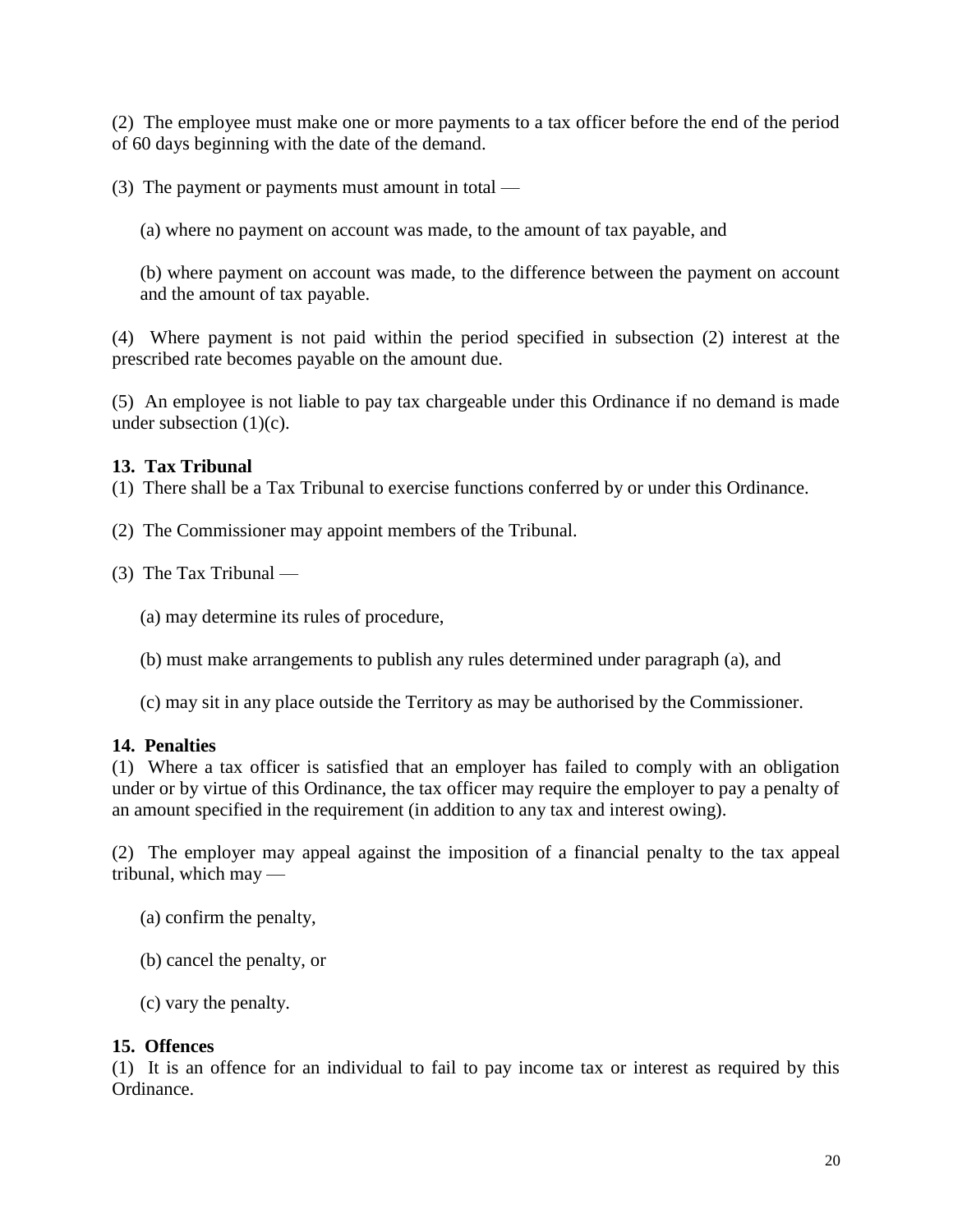(2) A person who is guilty of an offence under subsection (1) is liable on summary conviction to a fine not exceeding £5,000.

(3) It is an offence for a person to provide tax information which is false and which the person knows or ought to know to be false.

(4) It is an offence for a person to fail without reasonable excuse to comply with a requirement imposed by a tax officer under section 10.

(5) It is an offence to obstruct a tax officer in the exercise of functions conferred by or under this Ordinance.

(6) A person who is guilty of an offence under subsection (3), (4) or (5) is liable on summary conviction to a fine not exceeding £5,000.

(7) A person may not be prosecuted for an offence if a tax officer has imposed, or proposes to impose, a financial penalty in respect of the action which constituted the alleged offence.

# **16. Disputes**

(1) This section applies where a dispute arises about —

(a) whether income tax is chargeable under this Ordinance in respect of an individual's earnings;

(b) the amount of income tax payable; or

(c) any other matter concerning the application or interpretation of a provision of or under this Ordinance.

(2) A person affected by the dispute ("the taxpayer") may refer it to the Collector of Taxes for determination (or review, where the dispute concerns an earlier determination of a tax officer).

(3) A reference under subsection (2) must be made before the end of the period of 4 weeks beginning with the date on which the person becomes aware of the issue to be referred.

(4) The taxpayer may refer the dispute to the Tax Tribunal if  $-$ 

(a) the Collector does not determine the dispute within 6 months, or

(b) the taxpayer does not accept the Collector's determination.

(5) The Collector may refer a dispute to the Tax Tribunal.

(6) A reference under subsection (4) or (5) must be made before the end of the period of 4 weeks beginning with the date on which the taxpayer or Collector becomes aware of the issue to be referred.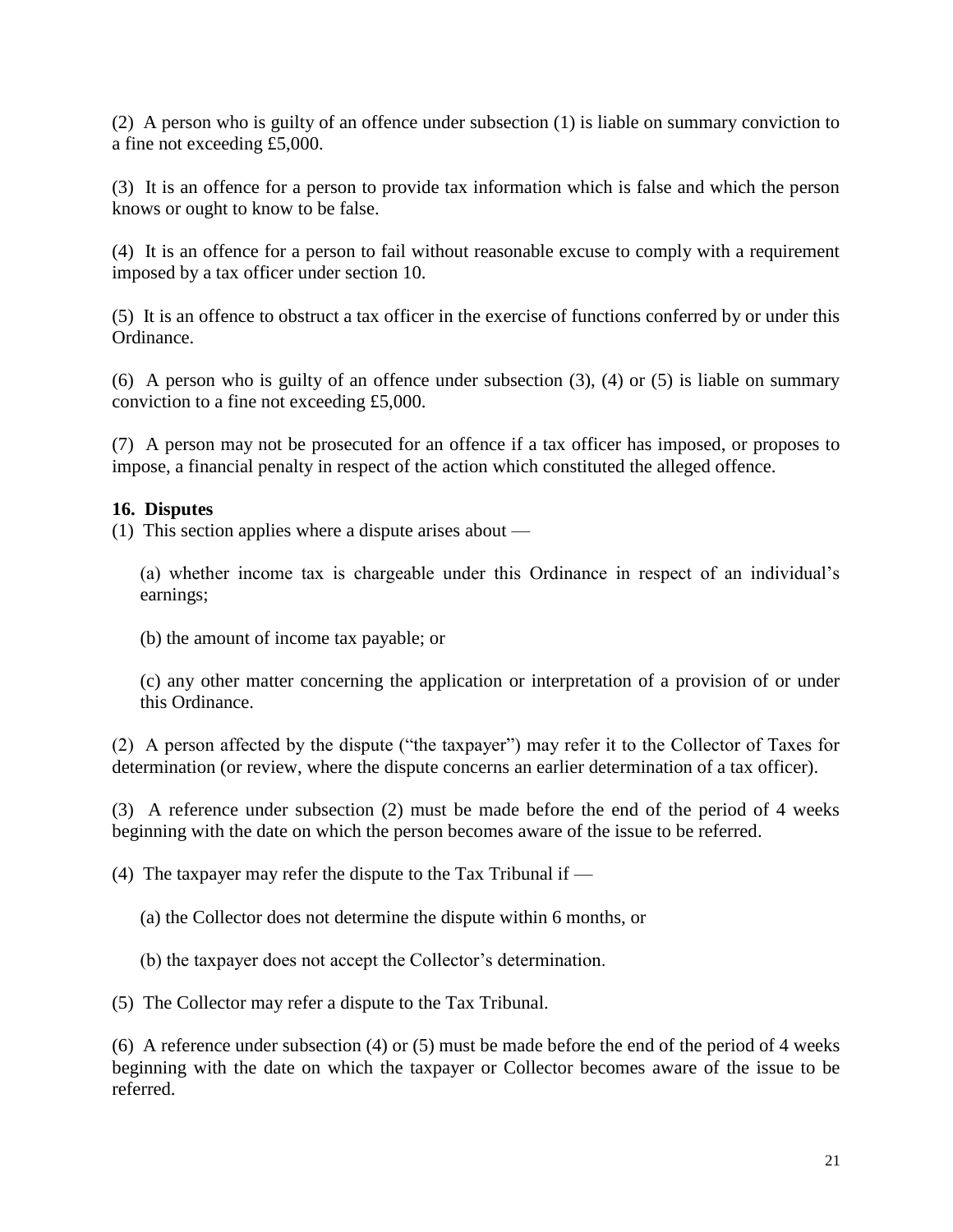(7) A decision of the Tax Tribunal under this section is final and binding on the Collector and all other persons.

(8) Reference to the Collector or to the Tax Tribunal does not excuse payment of tax, interest or other amounts which a tax officer has required a person to pay.

(9) A decision of the Collector or the Tax Tribunal may include provision about incidental matters (including repayment of sums with or without interest).

# **17. Destination**

Receipts under this Ordinance are to be paid into the Consolidated Fund of the Territory.

## **18. Tax Regulations**

(1) The Commissioner may make regulations supplementing this Ordinance.

(2) Without prejudice to the generality of subsection (1), Tax Regulations may make provision about —

(a) timing,

(b) contents of notices,

- (c) methods of payment,
- (d) proceedings of the Tax Tribunal, and

(e) any other matter that appears to the Commissioner to be necessary or expedient for the purposes of giving full effect to this Ordinance.

(3) Tax Regulations may confer a discretionary function on —

- (a) the Commissioner;
- (b) a tax officer;
- (c) any other specified person.

## **PART 4 TECHNICAL PROVISION**

#### **19. Tax Regulations: supplemental**

Tax Regulations may make —

- (a) provision that applies generally or only to specified cases or circumstances;
- (b) different provision for different cases or circumstances;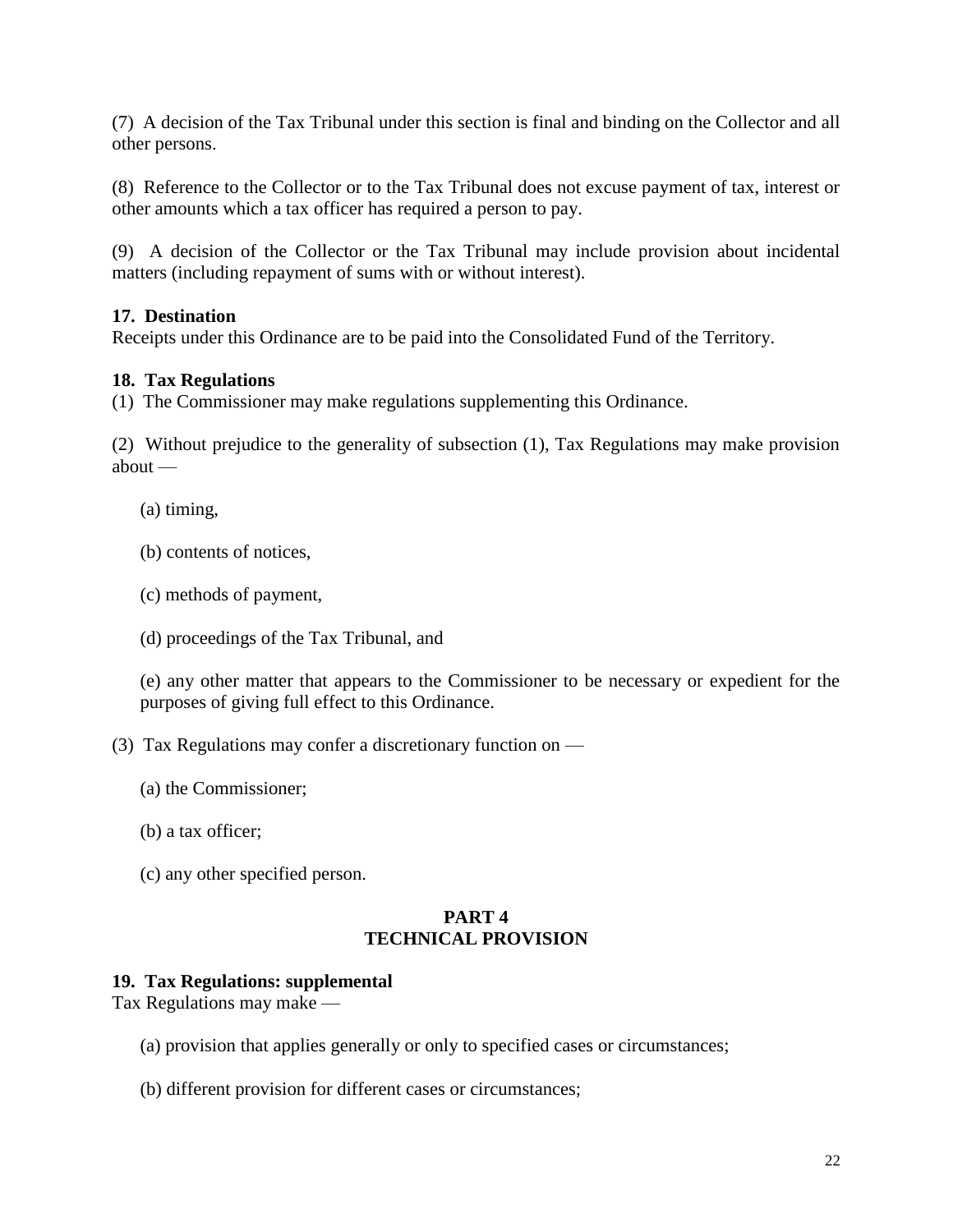(c) incidental, consequential and supplementary provisions.

#### **20. Repeals**

The following are repealed (in so far as they apply to the Territory) —

(a) the Income Tax Ordinance Cap. 32;

(b) the Income Tax (Amendment) Ordinance 1951 (1951 No.6);

(c) the Income Tax (Amendment) Ordinance 1954 (1954 No.14);

(d) the Income Tax (Amendment) Ordinance 1957 (1957 No.3);

(e) the Income Tax (Amendment) Ordinance 1961 (1961 No.4);

(f) the Income Tax (Amendment)(No 2) Ordinance 1961 (1961 No.9);

(g) the Income Tax (Amendment) Ordinance 1962 (1962 No.1);

(h) the Income Tax (Amendment)(No 2) Ordinance 1962 (1962 No.6);

(i) the Income Tax (Amendment)(No 3) Ordinance  $1962$  (1962 No.16);

 $(i)$  the Income Tax (Amendment) Ordinance 1964 (1964 No.6);

(k) the Income Tax (Amendment) (No 2) Ordinance 1964 (1964 No.7);

(I) the Income Tax (Amendment) (No 3) Ordinance  $1964$  (1964 No.2);

(m) the Income Tax (Amendment) (Dependencies) Ordinance 1965 (1965 No.3);

(n) the Income Tax (Amendment) Ordinance 1969 (1969 No.1);

(o) the Income Tax (Amendment) Ordinance 1973 (1973 No.16); and

(p) the Income Tax (Amendment) Ordinance 1974 (1974 No.1).

Enacted 21st December 2016

C. Roberts C.V.O., *Commissioner.*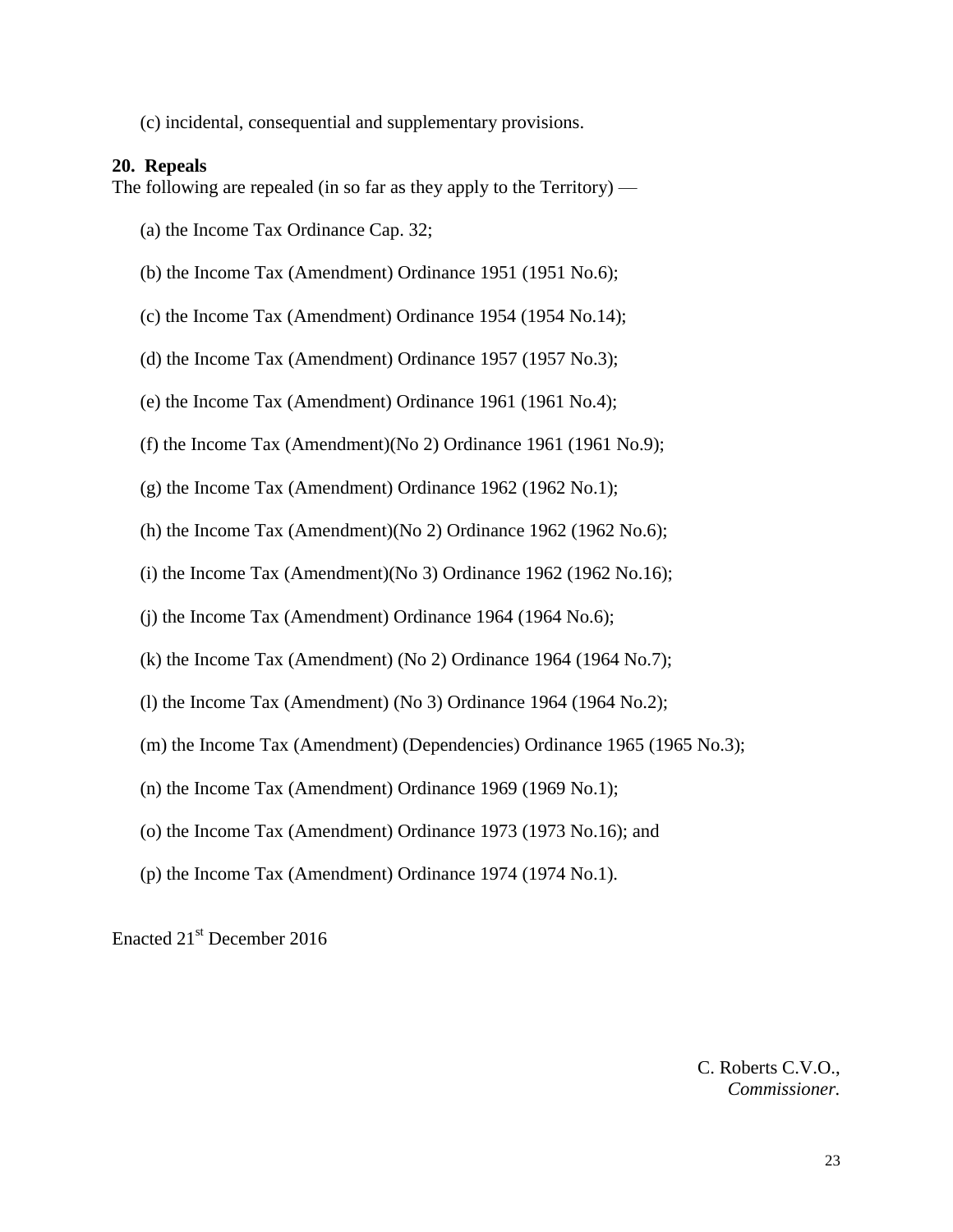#### **SUBSIDIARY LEGISLATION** \_\_\_\_\_\_\_\_\_\_\_\_\_\_\_\_\_\_\_\_\_\_\_\_\_\_\_\_\_\_\_\_\_\_\_\_\_\_\_\_\_\_\_\_\_\_\_\_\_\_\_\_\_\_\_\_\_\_\_\_\_\_\_\_\_\_\_\_\_\_\_\_\_\_\_\_\_\_

\_\_\_\_\_\_\_\_\_\_\_\_\_\_\_\_\_\_\_\_\_\_\_\_\_\_\_\_\_\_\_\_\_\_\_\_\_\_\_\_\_\_\_\_\_\_\_\_\_\_\_\_\_\_\_\_\_\_\_\_\_\_\_\_\_\_\_\_\_\_\_\_\_\_\_\_\_\_

## **TAX**

#### **Income Tax Regulations 2016**

S.R.&O. No: 3 of 2016

*Made: 21 December 2016 Published: 22 December 2016 Coming into force: 1 January 2017*

IN EXERCISE of the powers conferred on me by sections 8, 18 and 19 of the Income Tax Ordinance 2016 I make the following regulations

#### **1. Citation**

These Regulations may be cited as the Income Tax Regulations 2016.

#### **2. Commencement**

These Regulations come into force on 1 January 2017.

#### **3. Interpretation**

In these Regulations "the Ordinance" means the Income Tax Ordinance 2016.

#### **4. Exemptions**

(1) The following classes of individual are exempt from income tax under the Ordinance —

(a) individuals working (whether as crew or observers) on a fishing vessel or on a vessel supporting or accompanying a fishing vessel;

(b) individuals working on a tourist vessel (whether as crew, expedition leaders or in any other capacity);

(c) individuals working as crew on a vessel passing through the Territory;

(d) serving members of Her Majesty's armed forces (including reserve or auxiliary forces).

(2) The exemptions granted by this regulation begin on the commencement of these Regulations and continue until ended by further Regulations.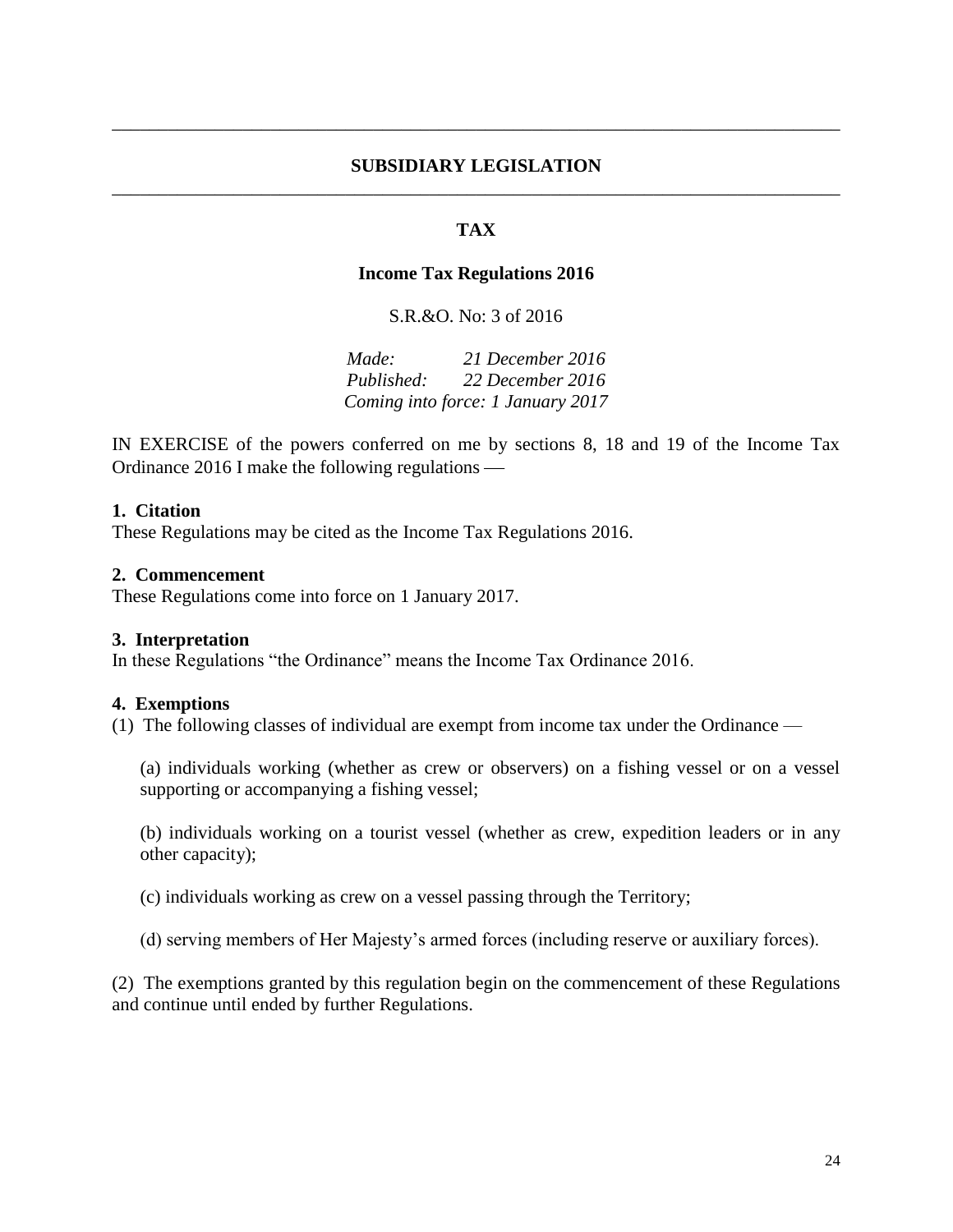# **5. Interest rate**

The prescribed rate of interest for the purposes of sections 11(7) and 12(4) of the Ordinance (late payment) is 3% above the base rate set at the Standard Chartered Bank in Stanley from time to time.

Made 21<sup>st</sup> December 2016

C. Roberts C.V.O., *Commissioner*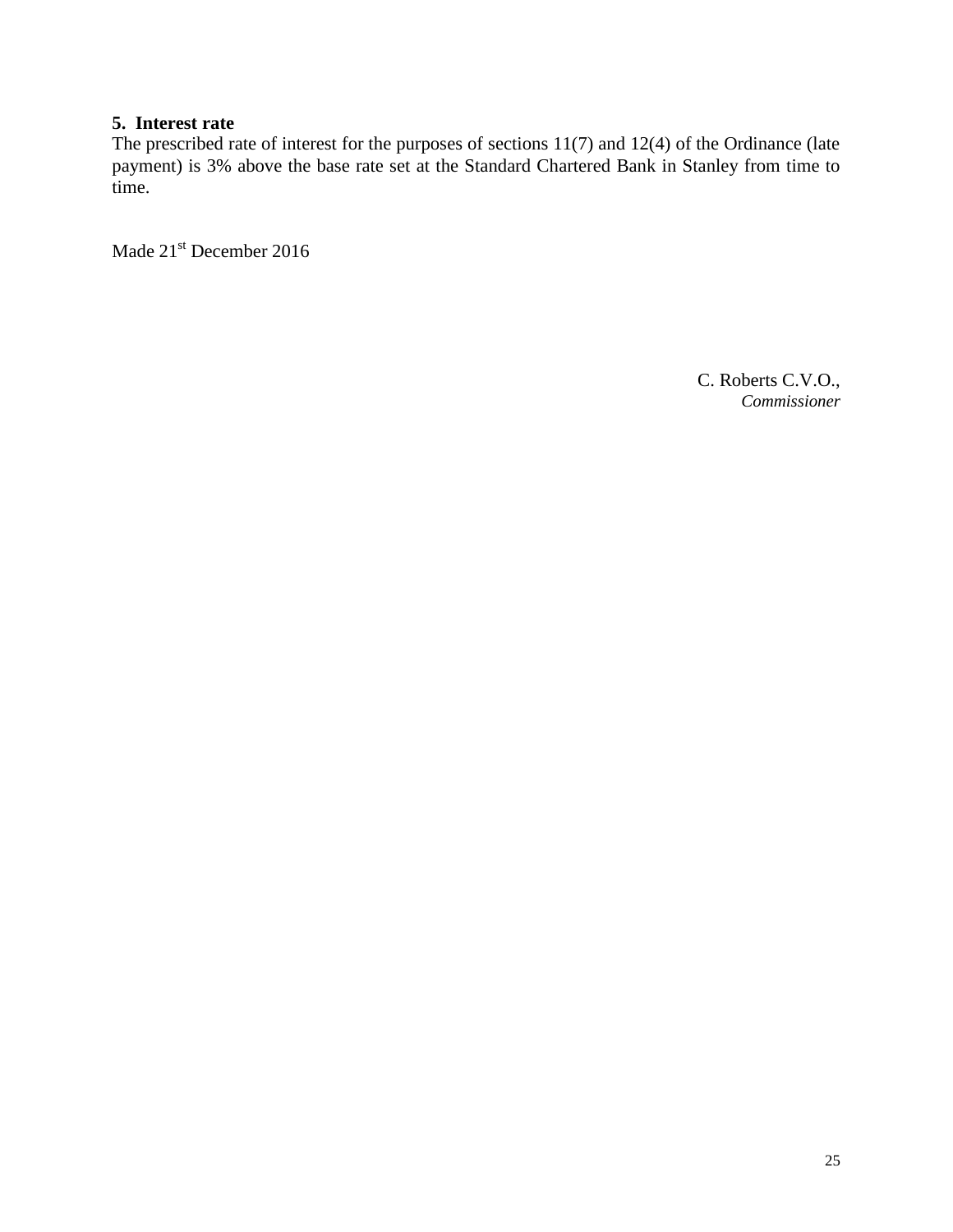#### **SUBSIDIARY LEGISLATION** \_\_\_\_\_\_\_\_\_\_\_\_\_\_\_\_\_\_\_\_\_\_\_\_\_\_\_\_\_\_\_\_\_\_\_\_\_\_\_\_\_\_\_\_\_\_\_\_\_\_\_\_\_\_\_\_\_\_\_\_\_\_\_\_\_\_\_\_\_\_\_\_\_\_\_\_\_\_

\_\_\_\_\_\_\_\_\_\_\_\_\_\_\_\_\_\_\_\_\_\_\_\_\_\_\_\_\_\_\_\_\_\_\_\_\_\_\_\_\_\_\_\_\_\_\_\_\_\_\_\_\_\_\_\_\_\_\_\_\_\_\_\_\_\_\_\_\_\_\_\_\_\_\_\_\_\_

#### **CUSTOMS**

#### **Customs (Declarations and Clearance) Order 2016**

S.R.&O. No: 4 of 2016

*Made: 21 December 2016 Published: 22 December 2016 Coming into force: on publication*

IN EXERCISE of the powers conferred on me by section 8 of the Customs Ordinance 2016, I make the following Order

#### **1. Citation**

This Order may be cited as the Customs (Declarations and Clearance) Order 2016.

#### **2. Commencement**

This Order comes into force on publication in the Gazette.

#### **3. Interpretation**

In this Order "the Ordinance" means the Customs Ordinance 2016.

#### **4. Entry Declaration**

(1) A person in command of a vessel entering the Territory must comply as soon as reasonably practicable with any request by a customs officer to make an entry declaration and pay the specified fees.

(2) An entry declaration must include

- (a) the name of the person making the declaration;
- (b) the name and IMO identification number of the vessel (if any);
- (c) the previous port of call of the vessel;
- (d) the date of entry of the vessel in the Territory;
- (e) the purpose of the visit of the vessel to the Territory;
- (f) the number of passengers and crew;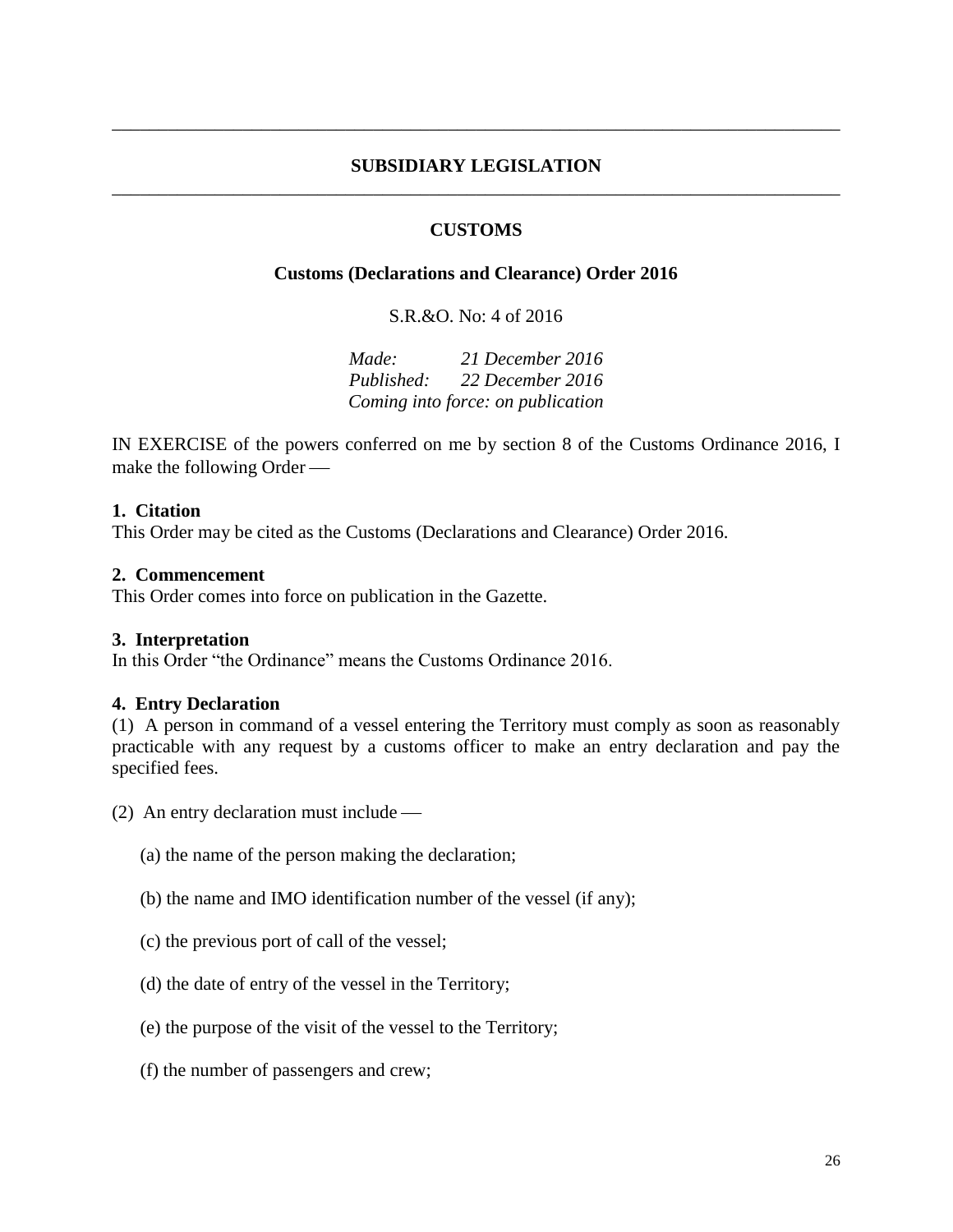- (g) the description and quantity of any cargo and goods;
- (h) the type and quantity of fuel on board the vessel; and
- (i) any other matters that may be required by a Customs Officer.
- (3) The person making the declaration must sign it as true and complete.
- (4) The declaration must be made in the form specified by the Customs Officer.

## **5. Exit Clearance**

(1) Before leaving the Territory, the person in command of a vessel must make an exit clearance declaration and pay the specified fees.

- (2) The declaration must include
	- (a) the name of the person making the declaration;
	- (b) the name and IMO identification number of the vessel (if any);
	- (c) the destination of the vessel;
	- (d) the intended date of departure;
	- (e) the number of passengers and crew;
	- (f) the description and quantity of any cargo and goods; and
	- (g) any other matters that may be required by a Customs Officer.
- (3) The person making the declaration must sign it as true and complete.
- (4) The declaration must be made in the form specified by the Customs Officer.

# **6. Customs Officer countersigning exit clearance declarations**

A Customs Officer who receives an exit clearance declaration, if satisfied that it complies with regulation 5, must countersign it and give a copy to the person who made the declaration.

# **7. Inspections by Customs Officers**

A Customs Officer may inspect a vessel for the purpose of verifying the truth and completeness of an entry declaration or of an exit clearance declaration.

# **8. Fees**

(1) The Commissioner may specify the fees payable under this Order and may specify different fees for different classes of vessel.